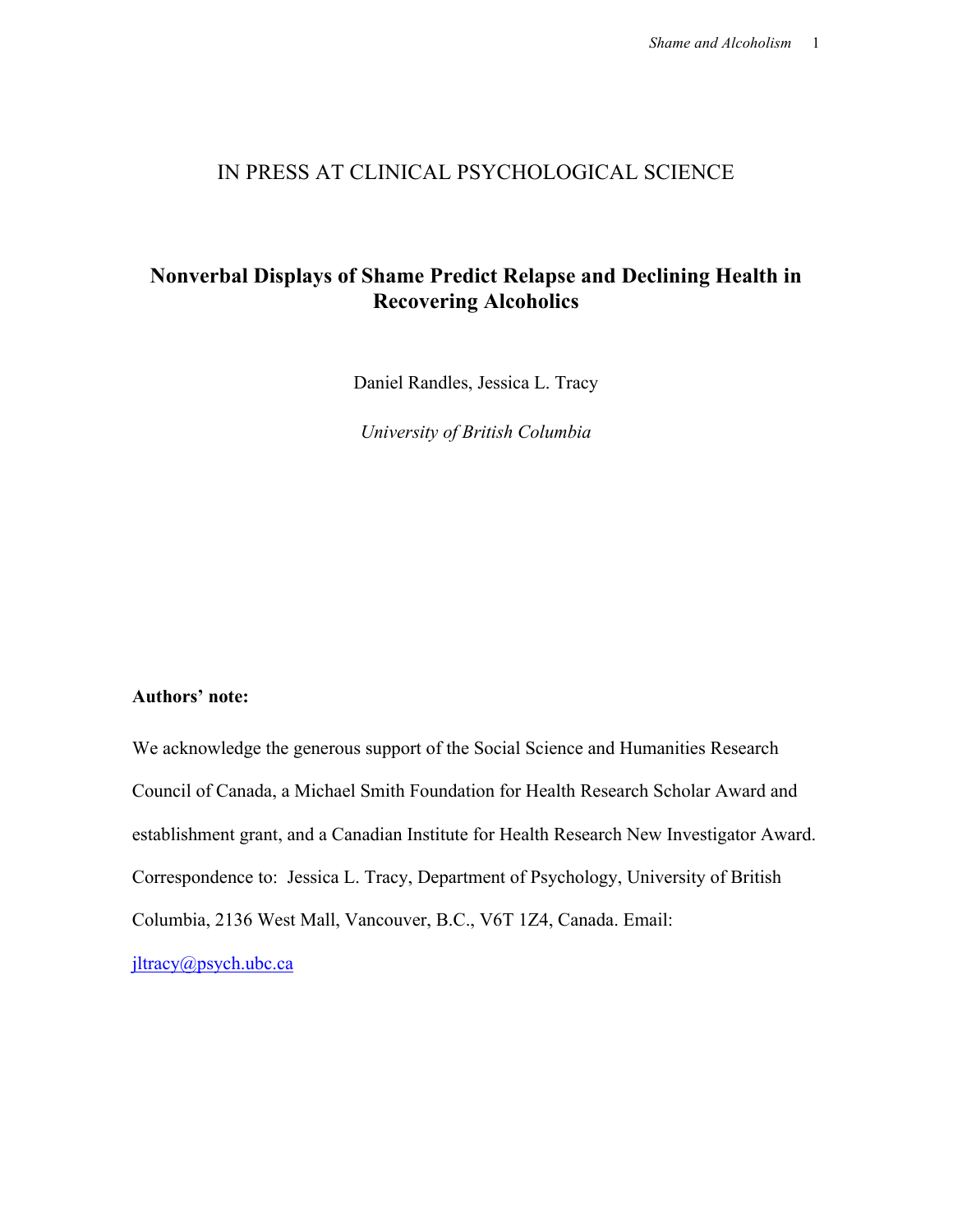### **Abstract**:

Public shaming has long been thought to promote positive behavioral change. However, studies suggest that shame may be a detrimental response to problematic behavior, as it motivates hiding, escape, and general avoidance of the problem. We tested whether shame about one's past addictive drinking (measured via nonverbal displays and self-report) predicts future drinking behaviors and changes in health among newly recovering alcoholics (i.e., sober <6.5 months; total *N*=105, Wave 2 *N*=46), recruited from Alcoholics Anonymous meetings. Results showed that nonverbal behavioral displays of shame expressed while discussing past drinking strongly predicted: (a) the tendency to relapse over the next 3-11 months, (b) the severity of that relapse, and (c) declines in health. All results held controlling for a range of potential confounders (e.g., alcohol dependence, health, personality). These findings suggest that shame about one's problematic past may increase, rather than decrease, future occurrences of problem behaviors.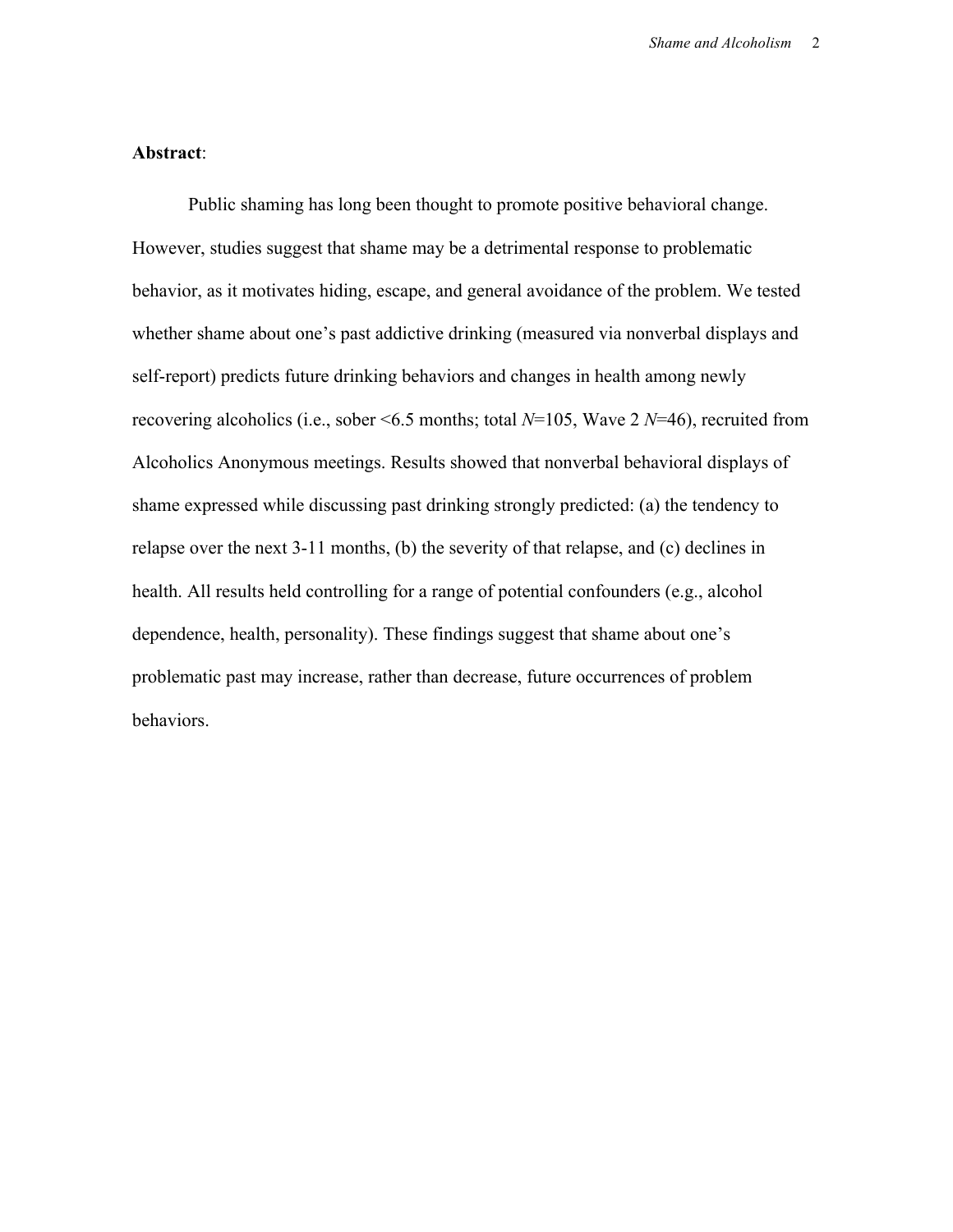States have long used punitive public shaming as a means of curbing bad behavior (Jacquet, 2011) and such institutionally sanctioned shaming practices remain common; examples include the state-wide issuance of marked license plates for individuals convicted of DUIs (Nussbaum, 2006) and on-line lists of non-compliant tax-payers (Jacquet, Hauert, Pizarro & Tracy, submitted for review). Supporting these measures, researchers have found that the experience of shame motivates individuals to improve their self-image (de Hooge, Zeelenberg & Breugelmans, 2011), and the threat of shame promotes greater contributions to a common good (Jacquet, Hauert, Traulsen, & Milinski, 2011). However, it is not clear that shame actually experienced about a particular wrongdoing promotes positive behavioral change relevant to *that domain*; in other words, that the shame elicited by a DUI license plate in fact reduces an individual's likelihood of future drinking and driving. Furthermore, several researchers have argued that shame is a detrimental response to transgressive behavior, because, rather than promoting positive change, it motivates hiding, escape, and general avoidance of the problem (Tangney, 2002). Supporting this account, those who are prone to shame tend to show a range of dysfunctional dispositions and biological outcomes, including depression, anxiety, eating disorders, chronic anger, heightened cortisol reactivity, and poor immune system functioning (Dickerson, Mycek & Zaldivar, 2008; Gratz, Rosenthal, Tull, Lejuez & Gunderson, 2010; Kilves, Ide, & De Leo, 2011; Tangney, 2002).

Shame typically occurs when individuals blame themselves for negative events, and, in particular, aspects of themselves that are stable, uncontrollable, and not amenable to change (Niedenthal, Tangney & Gavanski, 1994; Tracy & Robins, 2006). Thus, though seemingly counterintuitive, the impact of shame on one's global self-image (i.e., the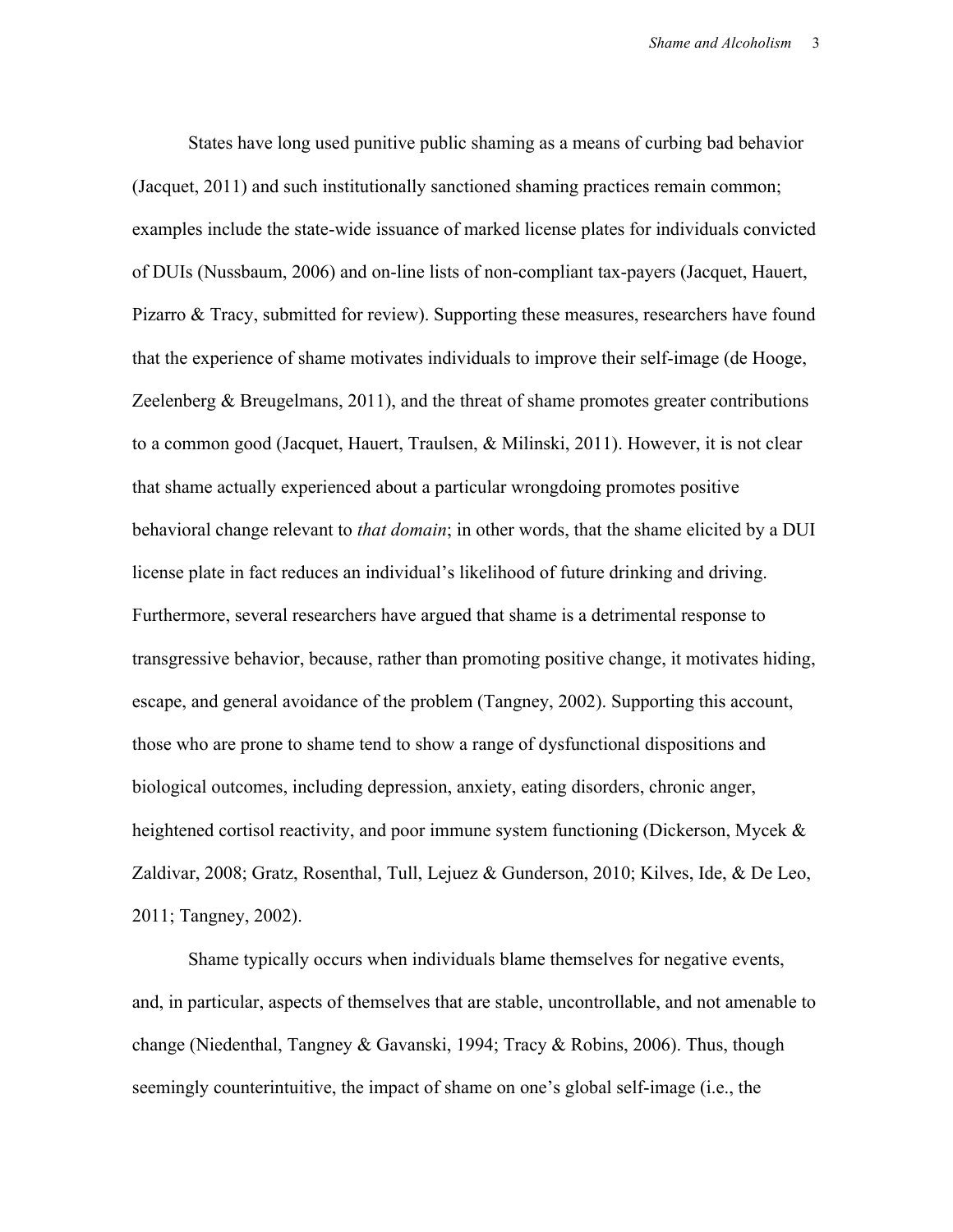feeling, "I'm a bad person") may lead individuals to believe they have no choice but to *be*  that person, even if it is someone who hurts others, commits crimes, or engages in substance abuse (Nussbaum, 2006; Tangney, 2002; Tangney, Stuewig, Mashek & Hastings, 2011). As a result, shame may lead to an increase, rather than decrease, of problematic behaviors, making shame a risk factor rather than a deterrent.

Though researchers have suspected that shame promotes self-injurious behaviors, and that dispositional shame is a cause of alcoholism and a barrier to recovery (Dearing, Stuewig & Tangney, 2005), we are aware of no studies that have directly tested these claims. This lack of research may be due the fact that shame is a particularly difficult emotion to assess. Several self-report measures exist, but all require individuals to openly indicate that they feel bad about themselves (Robins, Noftle & Tracy, 2007). The painfulness of experiencing shame combined with its associated behavioral tendencies of hiding and escape (Tangney, Burggraf & Wagner, 1995) typically leads those who are shame-prone to avoid acknowledging those feelings, reducing the ability of any self-report measure to accurately capture shame experiences (Scheff, 1988; Zammuner, 1996). Furthermore, several researchers have argued that shame is often experienced at an implicit level, making it difficult for individuals to consciously report it (Else-Quest, Higgins, Allison, & Morton, 2012; Shaver & Mikulincer, 2005). Thus, in the present research, we assessed shame via both self-report and nonverbal behavioral displays, the latter of which tend to be less under voluntary control.

We tested whether shame about addictive behaviors (i.e., one's most recent alcoholic drink, among self-identified recovering alcoholics) interferes with addicts' recovery by increasing their propensity to engage in the shame-inducing behaviors.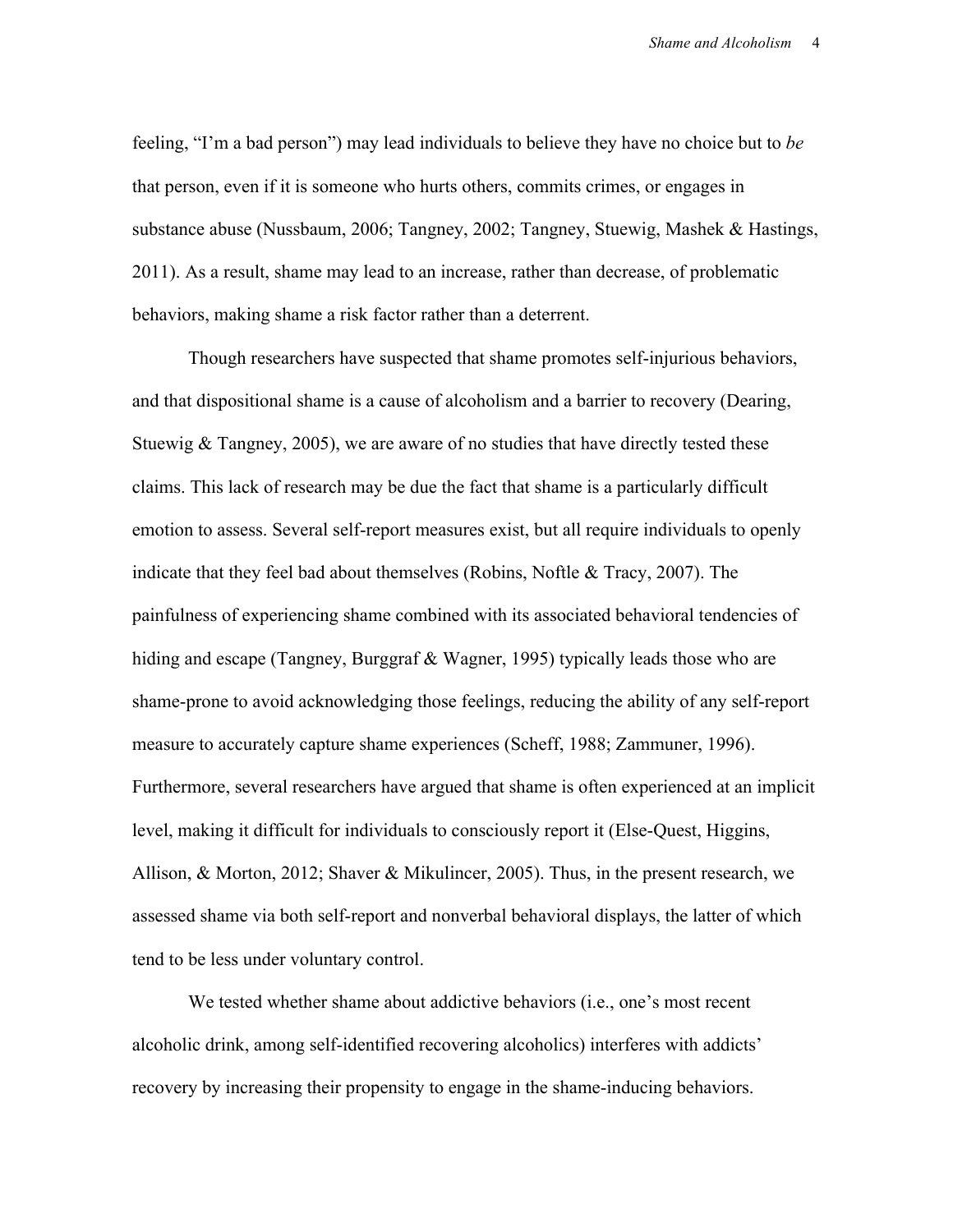Alcoholics, like all addicts, are known to be dispositionally prone to shame (Dearing, Stuewig, & Tangney, 2005; Meehan, O'Connor, Berry, Weiss, Morrison & Acampora, 1996). Additionally, alcohol consumption may provide a unique means of coping with painful shame feelings, because alcohol induces a form of disrupted cognition in which self-awareness—an essential pre-requisite for the experience of shame (Tracy & Robins, 2004)—is decreased or prevented (Hull, Young & Jouriles, 1986). Thus, some alcoholics may have initially turned to binge drinking as a way to regulate the onslaught of chronic shame. If shame is a risk factor for alcoholism, it may be part of a vicious cycle in which it promotes addictive drinking *and* is experienced in response to addictive drinking, leading to a cycle of abuse. If this is the case, then shame may perpetuate addiction and have a negative impact on health. To address this issue, we assessed health and drinking outcomes in a sample of newly sober recovering alcoholics, and tested whether these individuals' feelings of shame about their past drinking were predictive of their concurrent health and future recovery trajectories.

#### **METHOD**

#### *Participants and Procedure*

105 individuals (54% women; *M* age=38.7, *SD*=9.6, range=18-75; 76% Caucasian, 14% First Nations, 10% other) who self-identified as newly sober (i.e., within 6 months since last drink, *M*=2.5 months) were recruited from Alcoholics Anonymous (AA) meetings in Vancouver, B.C, to participate in a multi-wave study. AA was targeted for recruitment because AA members tend to be (a) motivated to attain sobriety, (b) likely to experience at least some success in achieving sobriety (e.g. McCrady, Epstein & Kahler,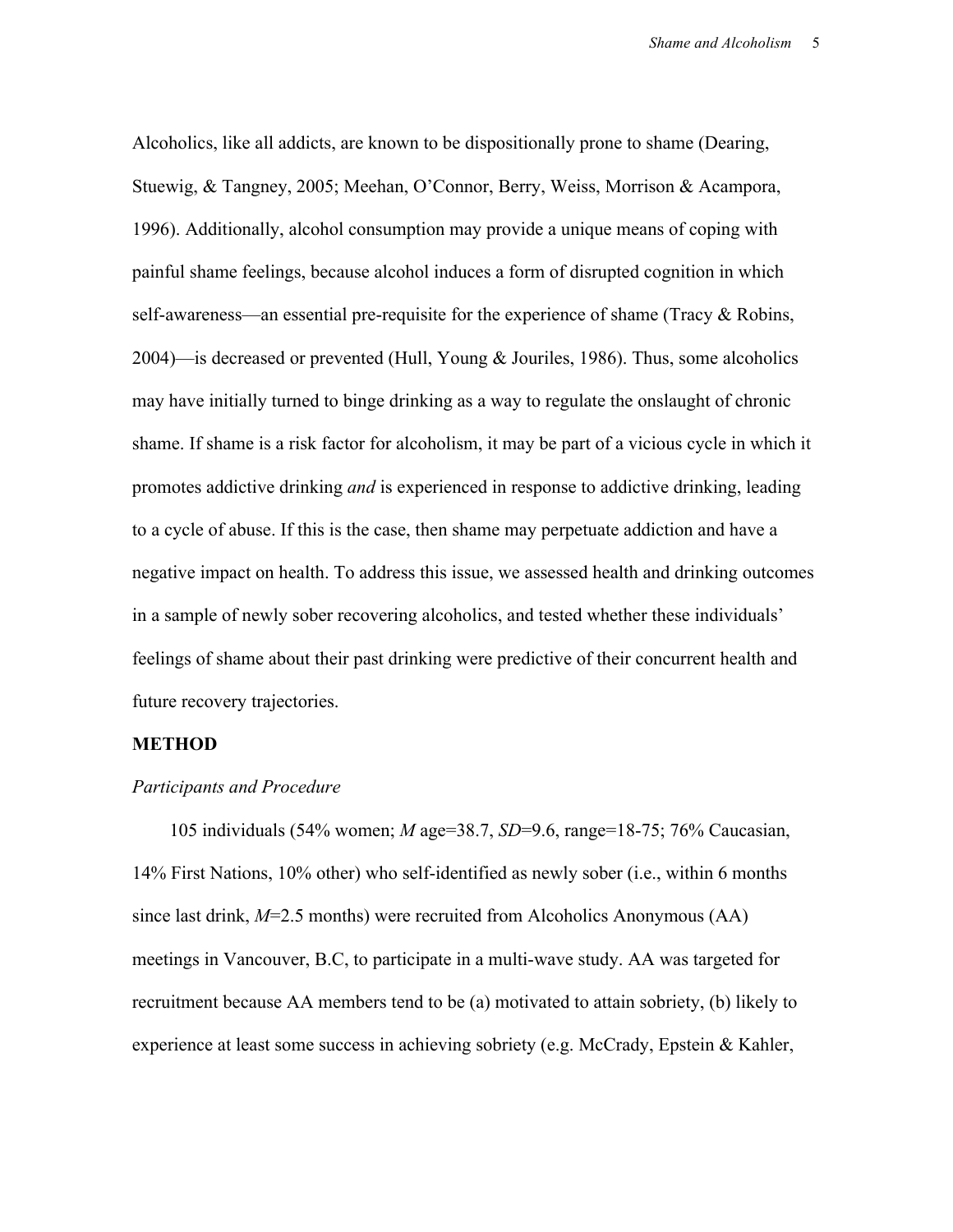2004), and (c) accustomed to discussing their drinking-related behaviors, thoughts, and feelings with others within the AA program.

Participants were paid \$40 for each of two sessions, during which they completed a series of questionnaires. Sessions were conducted approximately 4 months part (*M*=4.24,  $SD=1.81$ , range=3-11)<sup>1</sup>. This time frame was chosen to capture a window when relapse was likely (most relapses occur within the first three months of sobriety; Foster, Marshall & Peters, 2000; Hunt, Barnett & Branch, 1971). Forty-four percent of participants returned for the second wave of assessment. Though this suggests high attrition, it is not surprising given that many participants lived in halfway houses or other unstable housing situations and were difficult to locate after Wave 1. To test for selective retention, we examined whether participants' scores on any measures of personality, emotions, demographics, or prior alcohol dependence at Wave 1 predicted whether they returned for Wave 2. Of 15 variables examined, only trait negative affect was significantly related to returning for the second wave  $(r=-.22, p<.05;$  see Table 1). We additionally used binary logistic regression to test whether all of these predictors together predicted participants' likelihood of returning. The overall model did not reach significance  $(\chi^2_{13}=11.05, p>0.50)$ , nor was any individual predictor significantly related to attrition status (all *p*s>.18), but concordance between model-estimate status and actual status was significant (AUC=.66, *p*<.05), suggesting that those participants who returned were slightly different from those who did not, largely in reporting slightly lower levels of negative affect. Importantly, there were no differences between participants who did and did not return for Wave 2 on the critical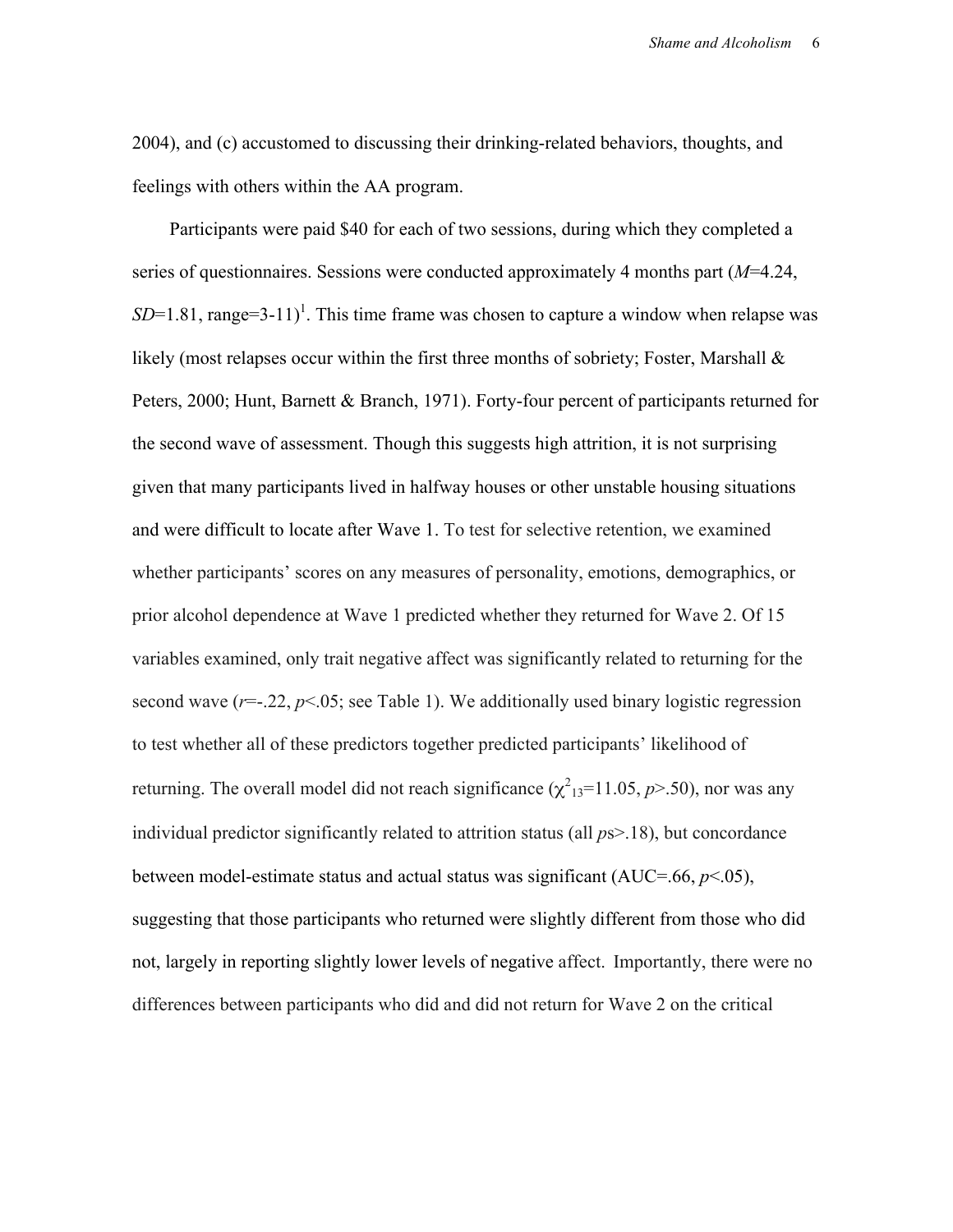predictor variables (i.e., behavioral or self-reported shame or guilt). Analyses based on measures collected only at Wave 1 include all participants.

#### *Measures*

*Nonverbal behavioral displays of shame.* At Wave 1, participants were videorecorded while they responded orally to the question, "Describe the last time you drank and felt badly about it." Participants responded to this question while facing an interviewer and a video camera that was placed on a tripod. Five research assistants (blind to hypotheses) were trained to watch videos (without audio) and code the first ten seconds of nonverbal behavior. This brief window of time was chosen both because behavioral coding is a very labor-intensive process (each second of video must be viewed numerous times by each coder to perform ratings for each behavior) and there was a good deal of variance in the length of time participants spoke. Coding the same brief time frame for all participants allowed us to limit the total amount of coding performed and ensured that we captured an equivalent number of behaviors across participants. We chose to use the first 10 seconds of each narrative because we expected that participants would express their strongest emotional reactions immediately upon being asked the prompt question.

Shame displays were coded on the basis of a previously validated shame behavioral coding scheme (Tracy & Matsumoto, 2008), which involves coding for two specific behaviors: chest narrowed (absolute value intra-class correlation=.81) and shoulders slumped (ICC=.76). These behaviors were previously found to correspond to shame or failure across six studies of children and adults from a range of cultures, and to correspond with submission displays documented in non-human animals across a range of species (see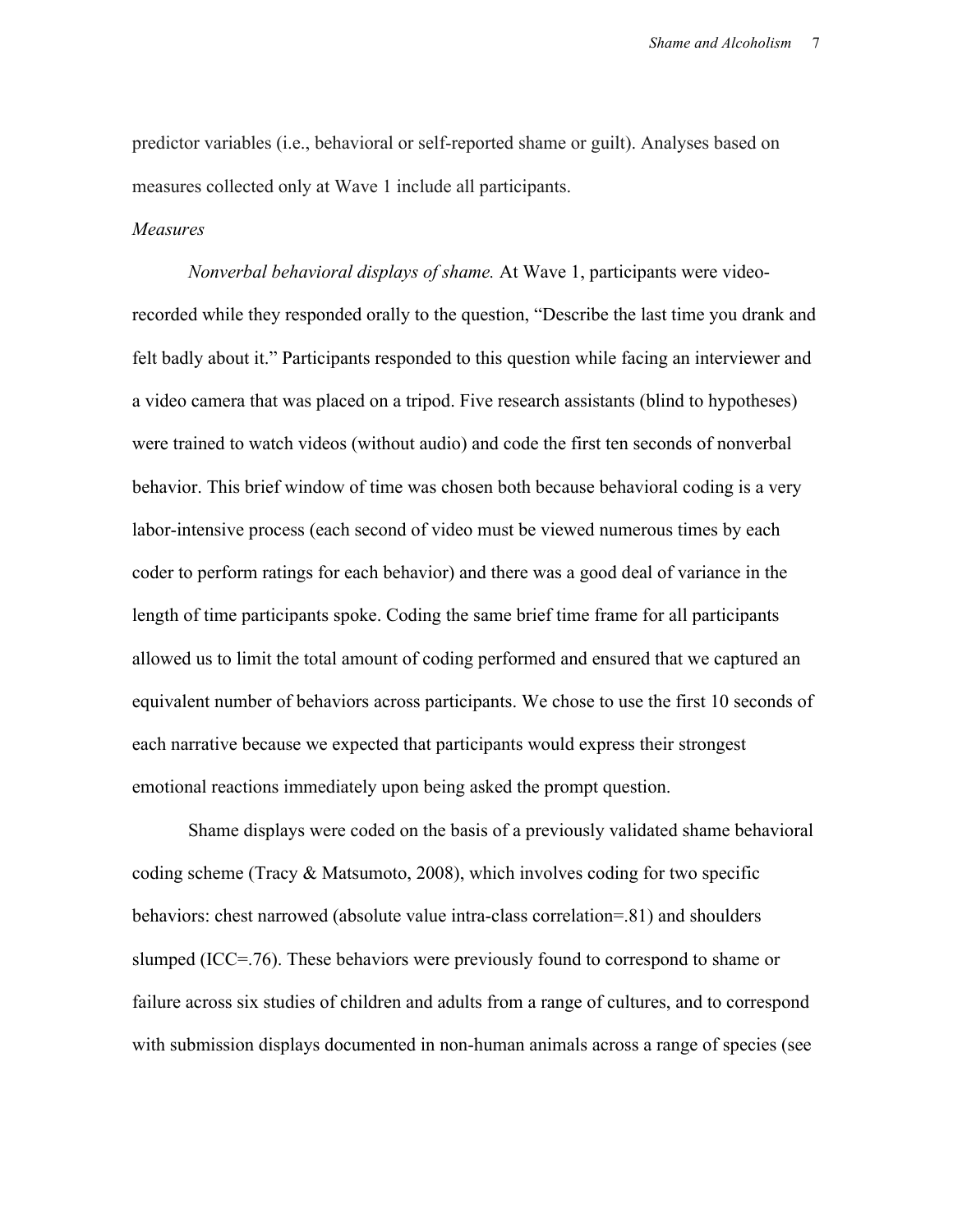Tracy & Matsumoto, 2008, for a review). These behaviors were combined into a mean shame-display scale  $(\alpha = 95)^2$ . All five coders rated all videos.

*Self-reported shame.* After completing their oral narratives, participants completed the State Shame and Guilt scale (Marschall, Sanftner & Tangney, 1994), a validated selfreport measure of momentary shame and guilt experiences (Tangney, 2002). We did not expect guilt to positively predict relapse or health problems; in fact, there are theoretical reasons to expect guilt to be a protective factor against relapse, given that guilt is positively associated with indicators of well-being such as empathy, self-esteem, agreeableness, conscientiousness, and emotional stability (See Tangney & Tracy, 2012 for a review). Furthermore, although few studies have examined the role of guilt in alcoholism separate from shame, in those that have guilt-proneness has emerged as either negatively or not related to alcohol and drug problems (Dearing et al., 2005; Evans, Schill & Monroe, 1978; Meehan et al., 1996; O'Connor, Berry, Inaba, Weiss & Morrison, 1994; Schill & Althoff, 1975). Thus, though we had no clear directional predictions for self-reported guilt, we included it, and report results for analyses treating guilt as a predictor, because doing so allowed us to control for shared variance between guilt and shame, a statistical approach considered essential for examining shame's unique predictive validity on problematic outcomes (Paulhus, Robins, Trzesniewski, & Tracy, 2004; Tangney & Dearing, 2002). This was achieved (as is recommended by Tangney & Dearing, 2002) by regressing the state shame ( $\alpha$ =.86) and guilt ( $\alpha$ =.82) scales onto each other and in each case saving the standardized residuals, resulting in measures of guilt-free shame and shame-free guilt.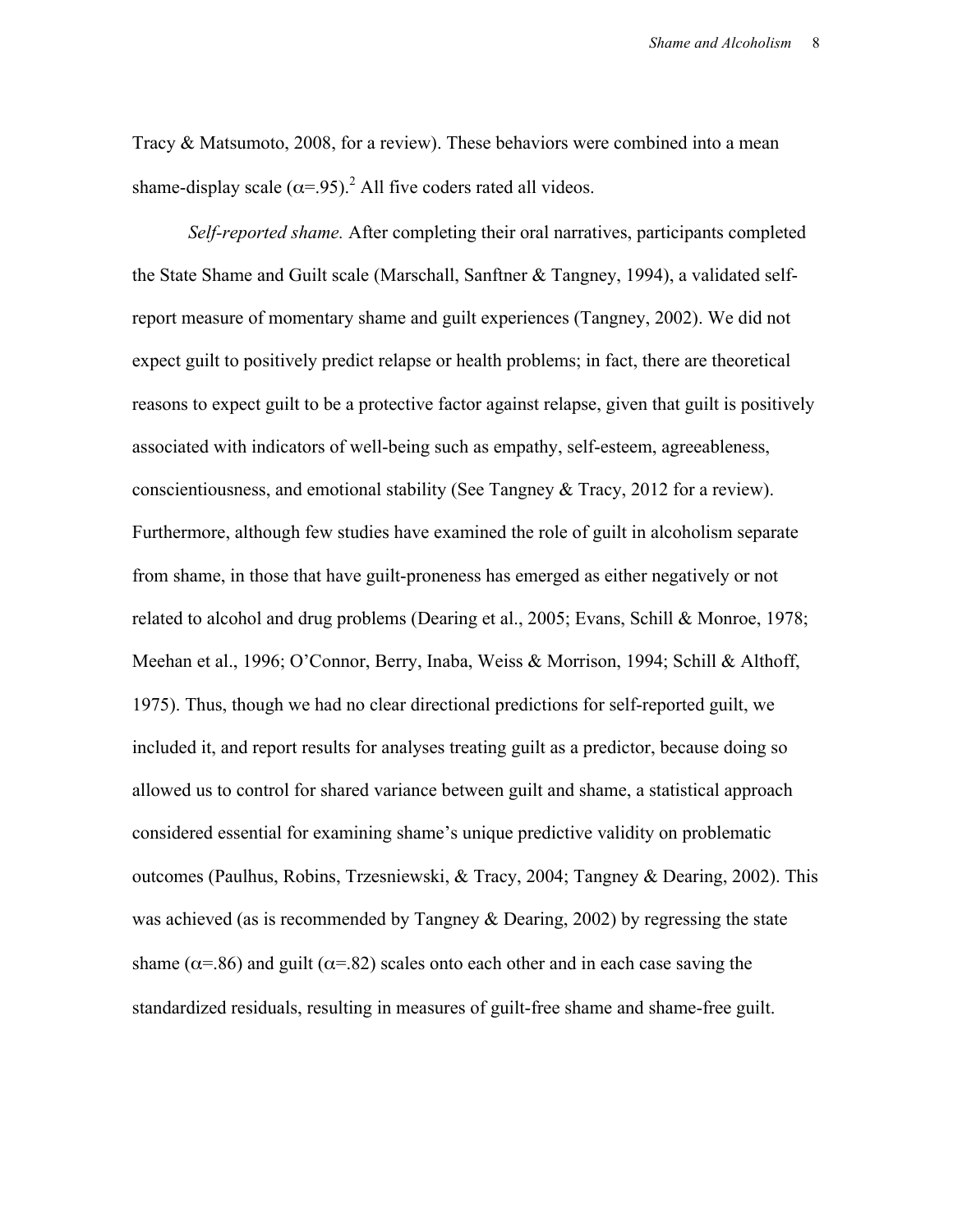*Covariates.* At Wave 1 participants completed measures of personality dispositions that might account for relations between shame and subsequent drinking or health outcomes: self-esteem (using the Rosenberg Self-Esteem scale; Rosenberg, 1965;  $\alpha$ =.83), trait positive and negative affect (using the Positive and Negative Affect Schedule; Watson, Clark & Tellegen, 1988;  $\alpha = .87$  for PA and  $\alpha = .91$  for NA), and dispositional shameproneness (using the Test of Self-Conscious Affect-3; Tangney, Wagner & Gramzow, 1989;  $\alpha$ =.72). We also assessed participants' alcohol dependence (using the Alcohol Dependance Scale; Skinner & Allen, 1982;  $\alpha$ =.90). These variables were treated as covariates in all analyses.

*Health outcomes*. At both waves participants completed the *Brief Symptom Inventory*  (BSI; Derogatis & Melisaratos, 1983), a self-report scale of psychological symptoms with good internal and test-retest reliability (2-week interval). The BSI can be used to measure nine discrete psychiatric diagnoses, but is more reliable as a general measure of psychological distress or psychopathology (Derogatis & Melisaratos, 1983; Piersma, Boes & Reaume, 1994) We used this general measure, by taking the mean of the entire BSI scale, rather than including any subscales separately ( $\alpha$ =.97 for Wave 1 and  $\alpha$ =.99 for Wave 2).

At both waves participants also completed the *RAND Health Survey* short-form (Vander Zee, Sanderman & Heyink, 1996), a 36-item survey designed to tap subjective evaluations of eight components of physical and mental health. The RAND has high internal and test-retest reliability (2-week interval) and is predictive of the presence of chronic diseases and number of recent medical visits (Brazier, Haper, Jones, O'cathain,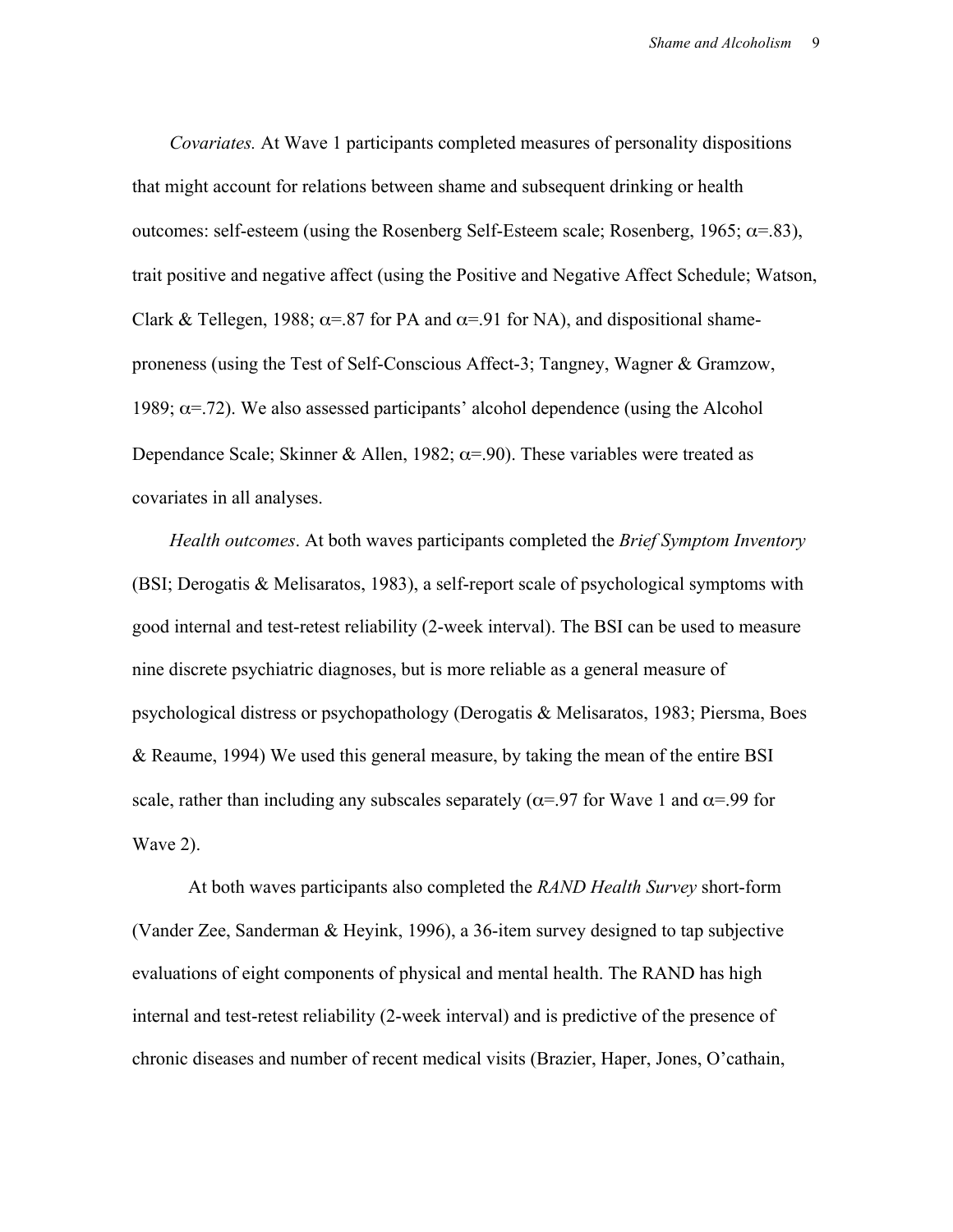Thomas, et al., 1992; McHorney, Ware & Raczek, 1993). RAND scales are typically coded such that higher scores indicate better health, but we reverse-scored the Rand Total Health score, ( $\alpha$ =.86 for Wave 1 and  $\alpha$ =.85 for Wave 2), to maintain consistency with the scoring of the BSI.

*Drinking Behaviors*. At Wave 2 participants reported the number of drinks consumed between waves using the Timeline Follow-Back technique, a daily-estimation method developed for retrospective data collection, shown to effectively assess changes in drinking behaviors (Sobell & Sobell, 1992).

As an additional assessment of relapse between waves, participants were asked, in an open-ended fashion, "How long have you been sober?" We compared the number of months participants reported having been sober at Wave 2 with the number of months between assessments to determine whether relapse occurred between assessments.

## **RESULTS**

All reported analyses control for age, sex, education, alcohol dependence, trait positive and negative affect, trait shame-proneness, self-esteem, and, for longitudinal analyses (except for the survival analysis), length of time between waves. Our analytic strategy was to conduct separate regressions in which these covariates were entered simultaneously with one of our three predictors (self-reported guilt-free shame, selfreported shame-free guilt, and mean shame behaviors), predicting each drinking and health outcome measure. These three predictors were analyzed in separate equations because we were interested in whether shame predicts future health and behavioral problems regardless of how it is assessed (i.e., via self-report or behavioral coding), not whether either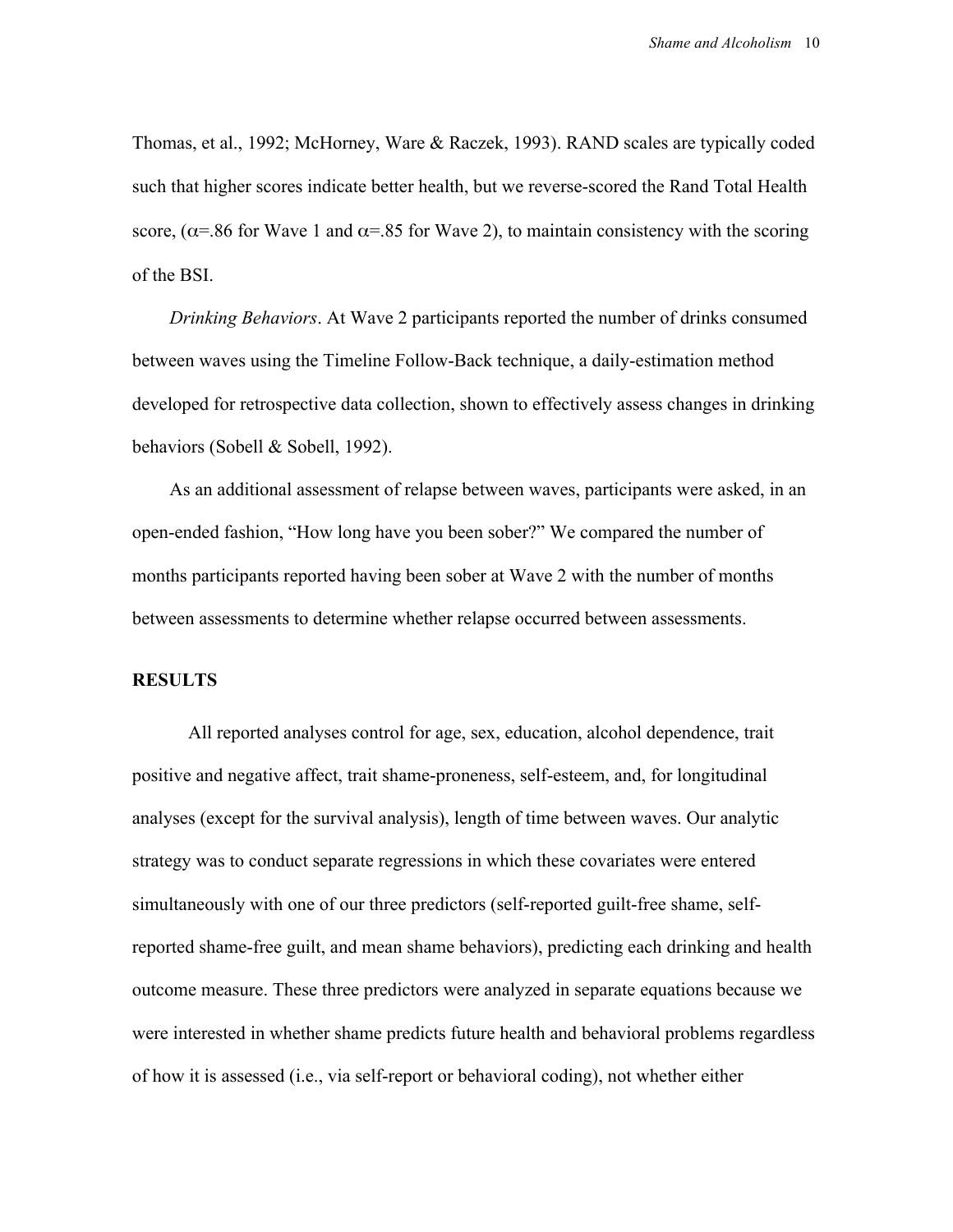assessment method uniquely predicts outcomes above and beyond the other. Only beta coefficients that are relevant to our main hypotheses are reported here (i.e., for predictors but not covariates), but full regression models including covariate coefficients are available in the supplementary materials online (Table S2, S3). In addition, Table S1 shows intercorrelations among all study variables.

First, to examine the concurrent relation between shame and health, we regressed Wave 1 measures of mental and physical health onto each of our three key predictors. Nonverbal behavioral displays of shame expressed during the first 10 seconds of participants' narratives about their last drink were marginally positively related to poor physical health,  $\beta$ =.17,  $p$ =.06 (See Table 2; Table S2). Self-reported guilt-free shame was marginally related to distressing psychiatric symptoms  $(\beta = 12, p = .09)$ , but not physical health. Self-reported shame-free guilt was not related to either health measure (*p*s>.44).

Next, we examined changes in drinking behaviors and health over time. We first employed a Cox regression survival analysis to determine whether shame or guilt predicted the length of time participants maintained sobriety following Wave 1. As predicted, nonverbal displays of shame predicted an increased likelihood of relapsing (at any given time) following Wave 1, log-odds ratio=1.39, SE=.47, *p*<.01. Neither self-reported state shame nor guilt predicted a significant change in relapse likelihood (See Table 2; Table S2- S3).

We next tested whether shame or guilt predicted the amount of drinks consumed between waves. There was a strong positive skew in the number of drinks consumed, due to many participants abstaining completely between waves and some participants engaging in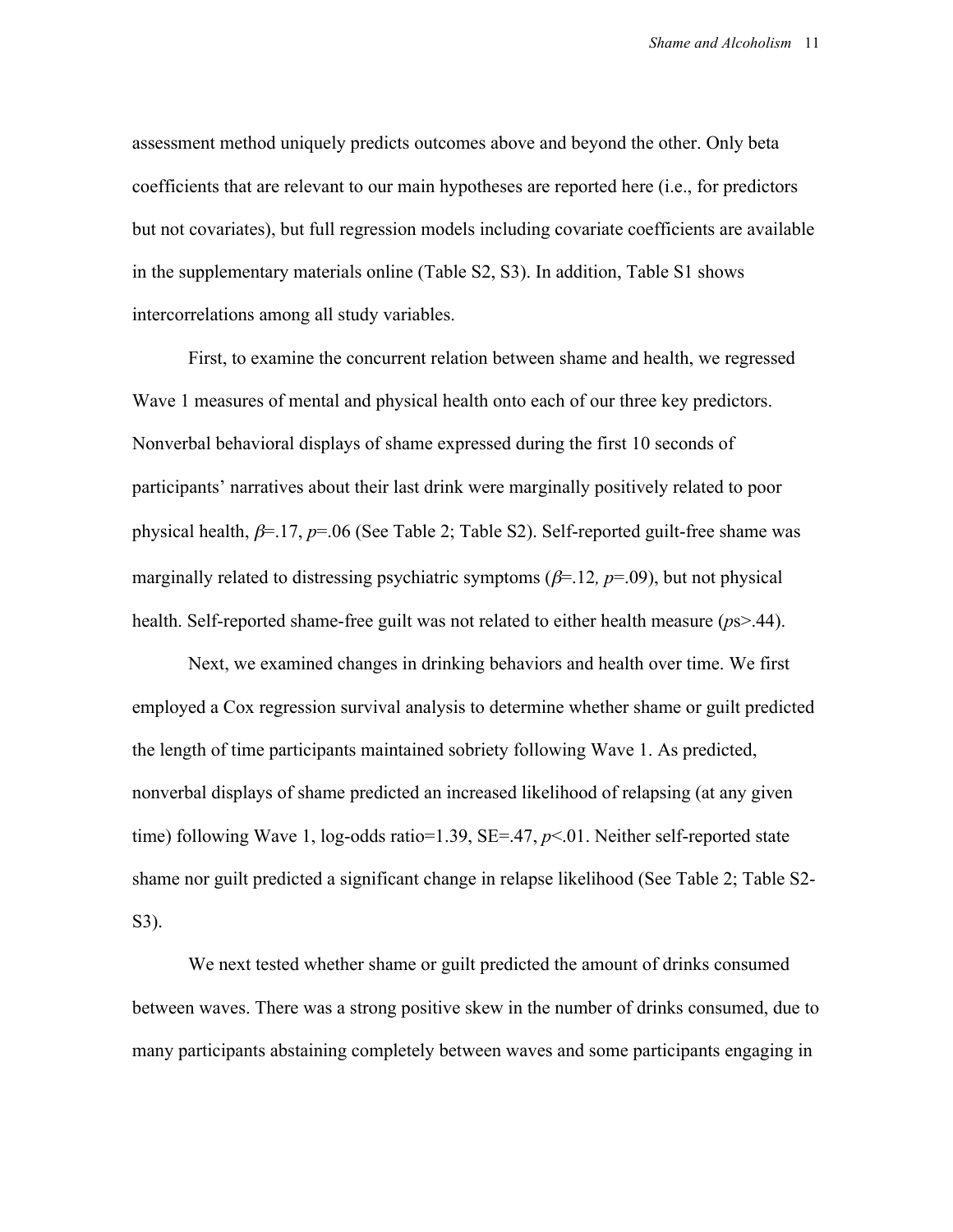binge drinking. The distribution was also over-dispersed (the variance of the number of drinks consumed exceeded the mean). To address these issues, we ran three separate analyses. First, we treated drinking as a binary variable and used binary logistic regression, which ignores the amount of drinking that occurred for each individual. Second, we used a negative binomial regression with a log link function to predict the number of drinks consumed; this analysis assumes the most appropriate distribution for these data. Third, we re-ran the negative binomial regression including only the sub-sample of participants who actually relapsed (i.e., consumed at least one drink between waves). In all three analyses, nonverbal shame displays predicted relapse, regardless of whether it was operationalized as an increased likelihood of any relapse behavior (LOR=2.47, SE=1.20, *p*<.05), or the number of drinks consumed between waves (LOR=2.36, SE=.36, *p*<.001), or the number of drinks consumed between waves for those participants who relapsed only, (*n*=24; LOR=1.75, SE=.50,  $p<0.01$ ; see Table 2; Table S2). This third analysis indicates that the effect of shame on relapse was not driven by a difference between those who relapsed and those who did not. Thus, the extent to which individuals nonverbally displayed shame when discussing their prior drinking not only predicted their tendency to relapse, but also the severity of that relapse.

We next ran OLS regression analyses predicting Wave 2 RAND and BSI scores, including the corresponding Wave 1 scores as additional covariates, so as to assess changes in health. Behavioral displays of shame marginally predicted subsequent declines in physical health, as measured by the RAND ( $\beta$ =.25,  $p$ =.08), and significantly predicted an increase in distressing psychiatric symptoms  $(\beta = .47, p < .001)$ ; See Table2; Table S2).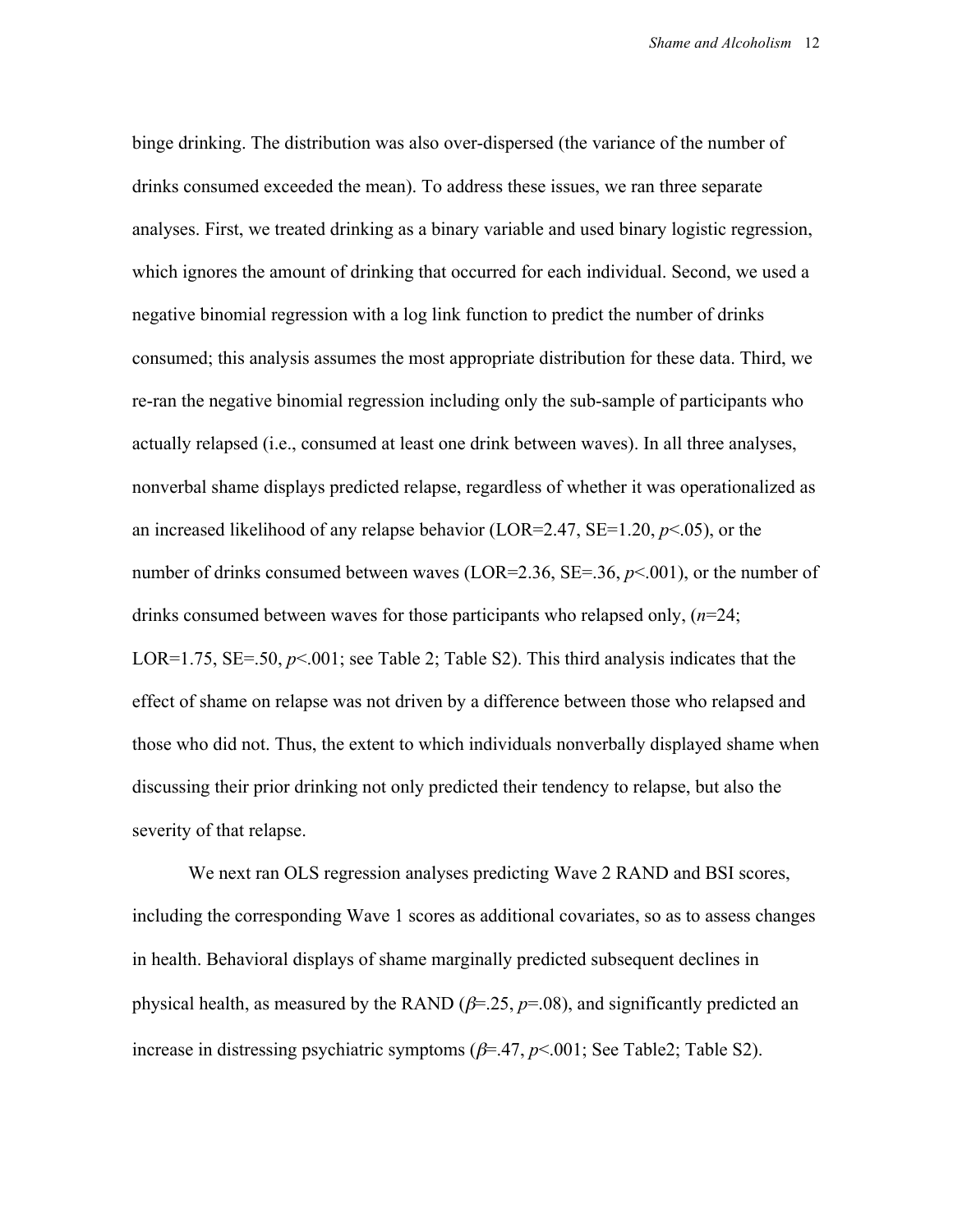Neither self-reported shame nor self-reported guilt significantly predicted number of drinks consumed or changes in health, (all *p*s>.28; see Table 2, Table S3).

### **DISCUSSION**

When recovering alcoholics publically discuss their past drinking, the degree to which they demonstrate behavioral displays of shame significantly and substantially predicts changes in their physical and mental health, their likelihood of relapsing over time, and the severity of that relapse. Specifically, the more shame behaviors individuals displayed during the first 10 seconds of oral narratives, the more likely they were to relapse and decline in health within the next 4 months. For those who relapsed, shame displays strongly predicted the number of drinks they subsequently consumed.

These findings indicate that responding to past problematic drinking with pronounced behavioral displays of shame is a strong predictor of future drinking, and that shame about one's addiction may be a cause of relapse, chronic drinking, and health declines in recovering alcoholics. While correlational designs limit causal inferences, the present longitudinal data allow for predictive validity, particularly given that shared variance with a large range of likely "third-factor" variables (e.g., prior alcohol dependence, trait affect, relevant demographics) was statistically removed. Although experimental studies are needed to investigate whether interventions (e.g., promoting regulatory strategies to reduce shame) can mitigate the negative impact of shame, the present findings provide the first evidence supporting a long-held assumption among clinicians and treatment providers: that shame is a core emotion underlying addiction. Indeed, given that shame is related to a wide range of difficult-to-control behaviors (e.g.,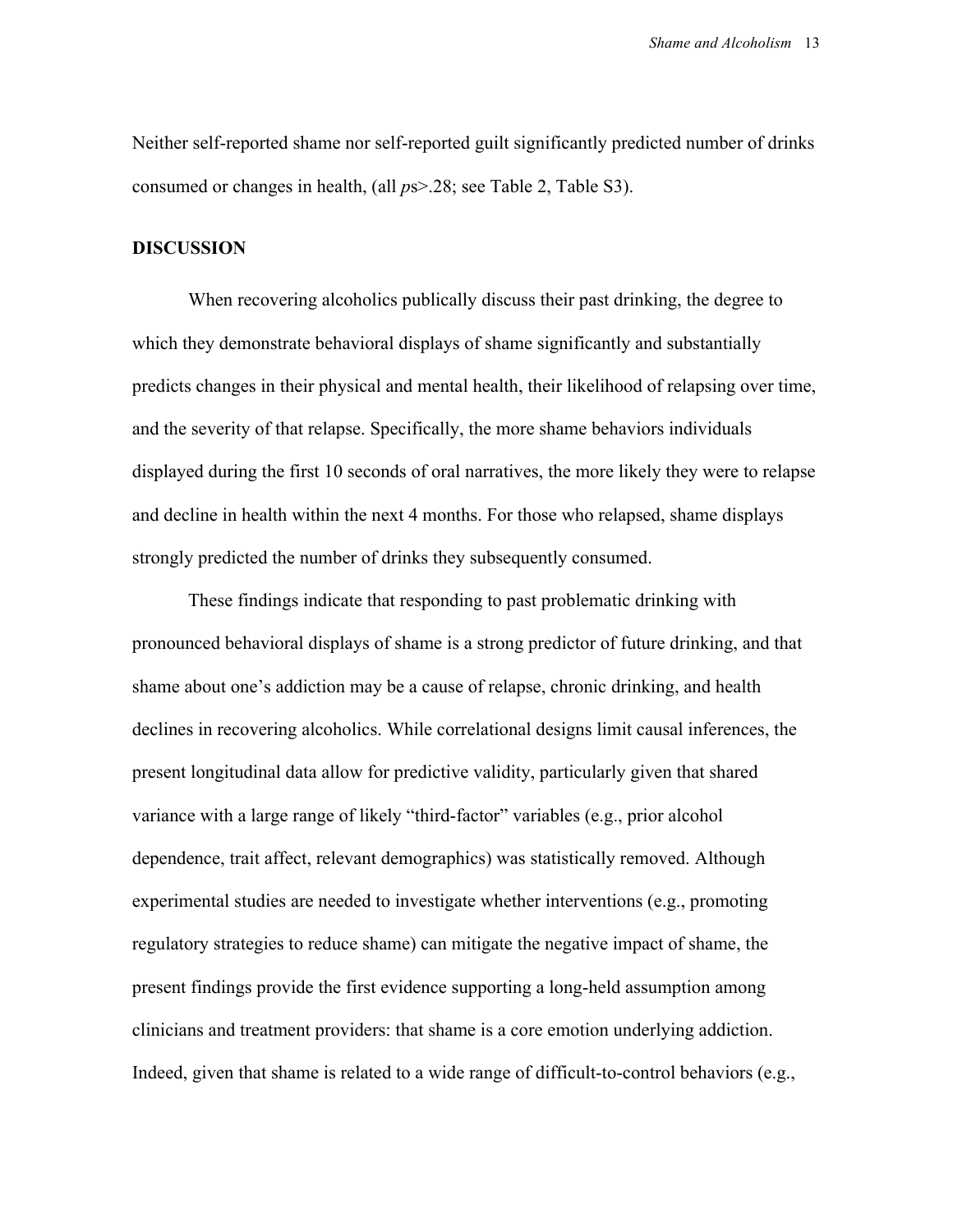drug abuse, overeating, criminality; Dearing et al., 2005; Tangney et al., 2011), the present findings suggest that shame may be more harmful than previously assumed for individuals coping with intransient behavioral problems or addictions, and that shaming punishments against those whose addictions lead them to commit crimes may be quite crippling.

Despite these implications, it is important to note that these findings are based on a relatively small sample, comprised of a unique group of individuals (i.e., recovering alcoholics who have chosen to join AA). We cannot know whether shame has similarly negative effects on behavioral change among individuals who do not fit the profile of AA members or chronic drinkers; this is an important direction for future research. Indeed, given evidence that drinking may inhibit shame feelings, it is possible that the effects observed here apply only to addictive behaviors that can be used to effectively regulate shame. For instance, even among alcoholics, the public shame experienced by being arrested for a DUI might not directly increase drinking and driving (though increased episodes of drinking may mediate such problematic behaviors). Furthermore, although participants were aware that they were speaking aloud to a researcher and being filmed, making their narration a relatively public experience, it did take place in a private setting that is quite different from a large AA meeting or a more public admission of shame or wrongdoing that one might make to friends, family, or the public at large. It is also noteworthy that the present research cannot be taken to indicate the frequency or regularity of shame experiences among recovering alcoholics in response to their last drink, because all participants were prompted to discuss a shame event (i.e., "the last time you drank and felt badly about it").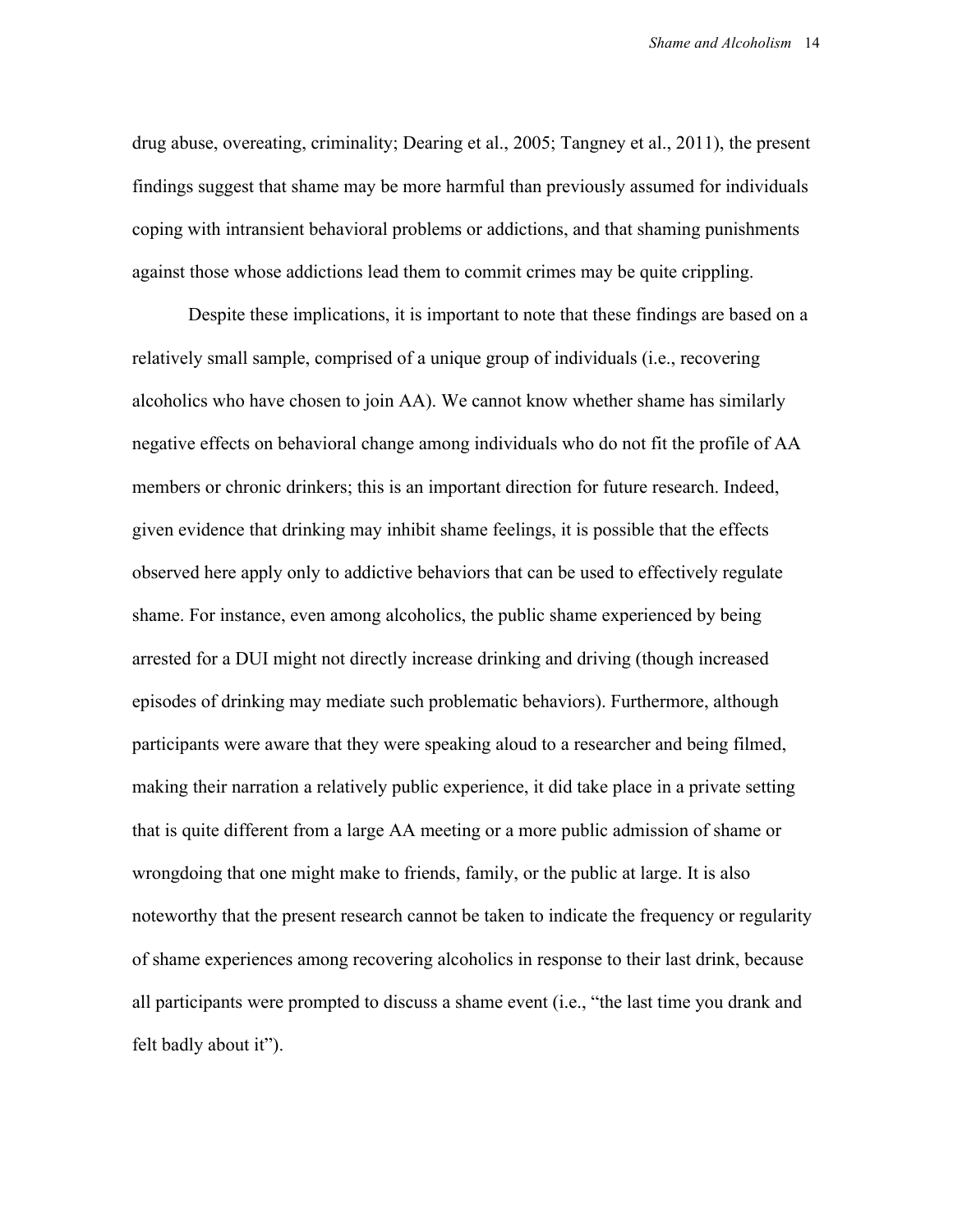One additional limitation is that we did not code for other expressed emotions. While we expected nonverbally expressed shame to show the predicted relation, it is possible that nonverbal displays of sadness or other negative emotions might also be related to drinking outcomes. This is an important consideration for future work, although it should be noted that the present findings for shame displays controlled for self-reported trait positive and negative affect. Furthermore, given that displays of other negative emotions are independent (in terms of the specific behaviors involved) from the shame displays assessed here, future research indicating the relevance of other emotional behaviors to addiction outcomes would not mitigate the implications of the present results.

Indeed, one key implication of these findings is that the measurement of two concrete, observable behaviors displayed during an oral narration of past problem behavior may allow researchers and treatment providers to predict future outcomes. Here, these displays were more effective predictors of future risk than numerous lengthier assessment tools, including measures of state shame and guilt, trait affect, personality, demographic factors, and alcohol dependence (Tables 2, S2). Although our small sample size and reliance on self-report measures of relapse warrants caution in endorsing shame behavioral assessment as a diagnostic tool, the present results call for future research on this issue, ideally with studies that employ larger samples from different populations.

An additional future direction is to examine whether the present effects generalize beyond those actively struggling to overcome a problematic behavioral pattern. That is, does shame predict relapse among alcoholics who have long been sober? More broadly, might feeling shame about losing one's job interfere with the ability to attain a new job, or to perform well at subsequent employment? The present study cannot speak directly to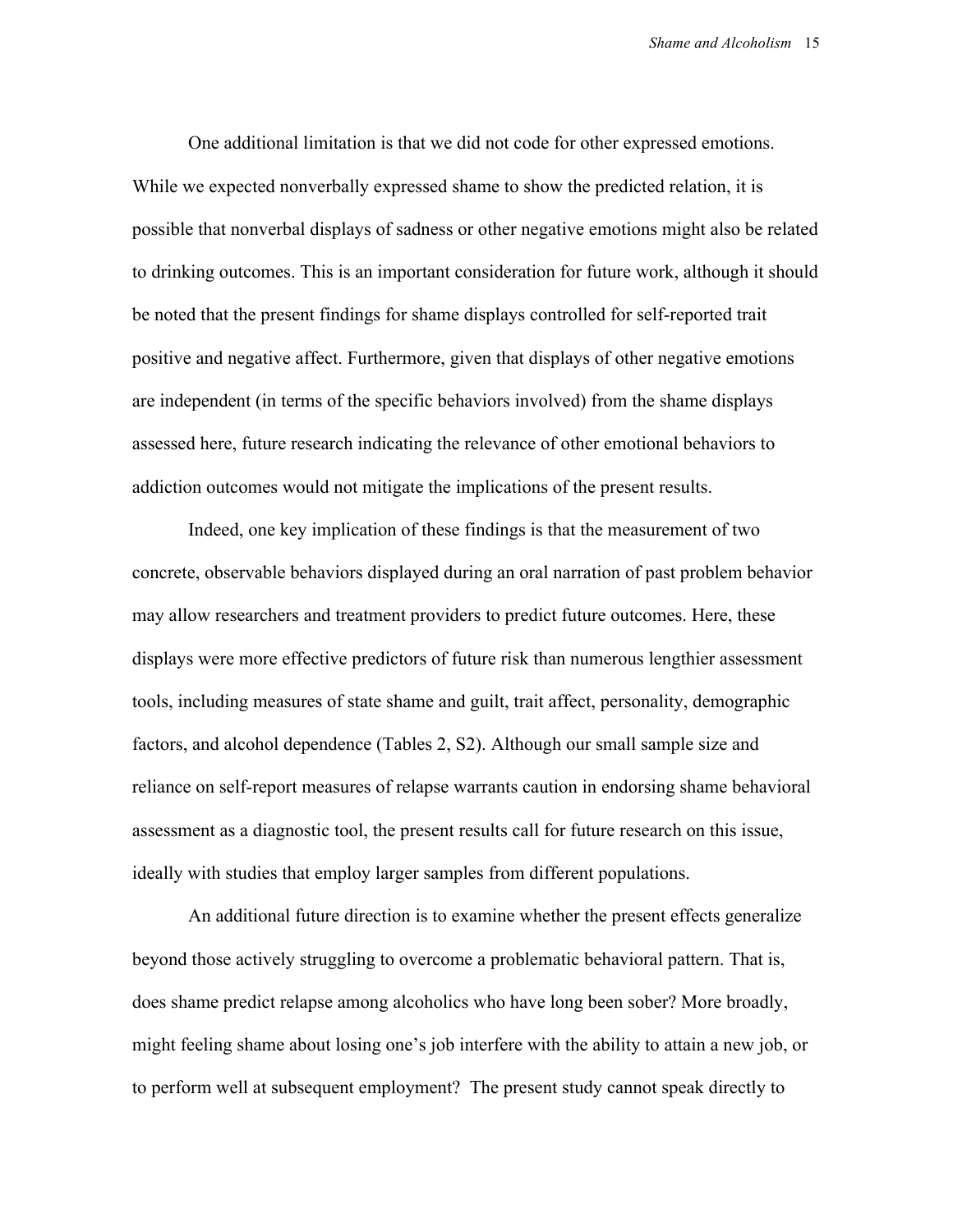whether the relation between shame and failure holds for other shame-eliciting behaviors, or for individuals who are struggling with an acute failure.

In conclusion, this research suggests that shame about past addictive behaviors not only fails to help alcoholics avoid these behaviors, but also indicates that they are likely to continue engaging in them.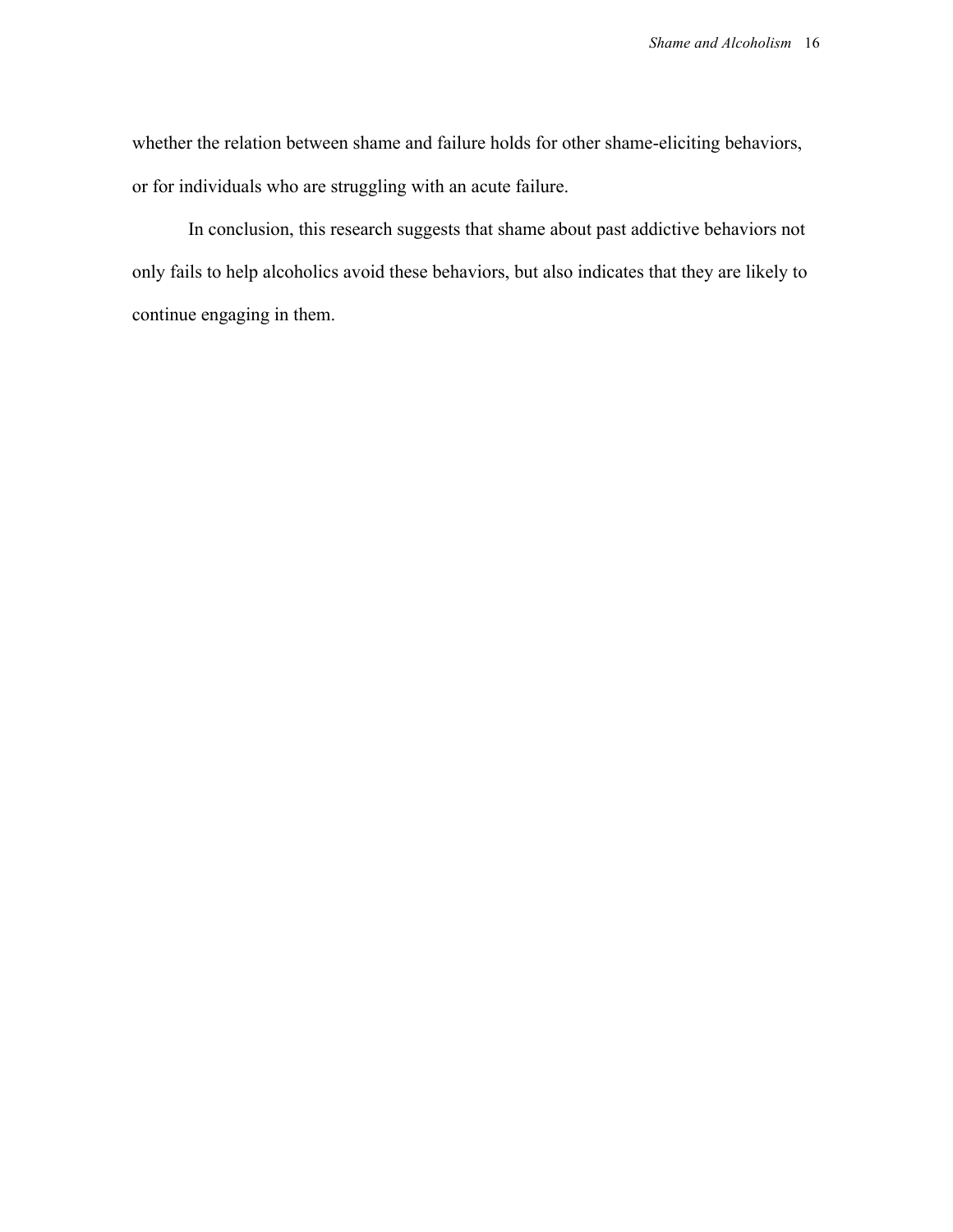## **Endnotes**

<sup>1</sup>We sought to bring all participants back after three months, but allowed participants to return even if they contacted us at a later date.

<sup>2</sup>Head-tilt down, often treated as part of the nonverbal shame display, could not be reliably assessed because participants' height affected the orientation of their head to the camera. However, head-tilt down is not essential to the display, and does not reliably occur in response to failure, whereas the broader body movements examined here are more indicative of shame (Tracy & Matsumoto, 2008).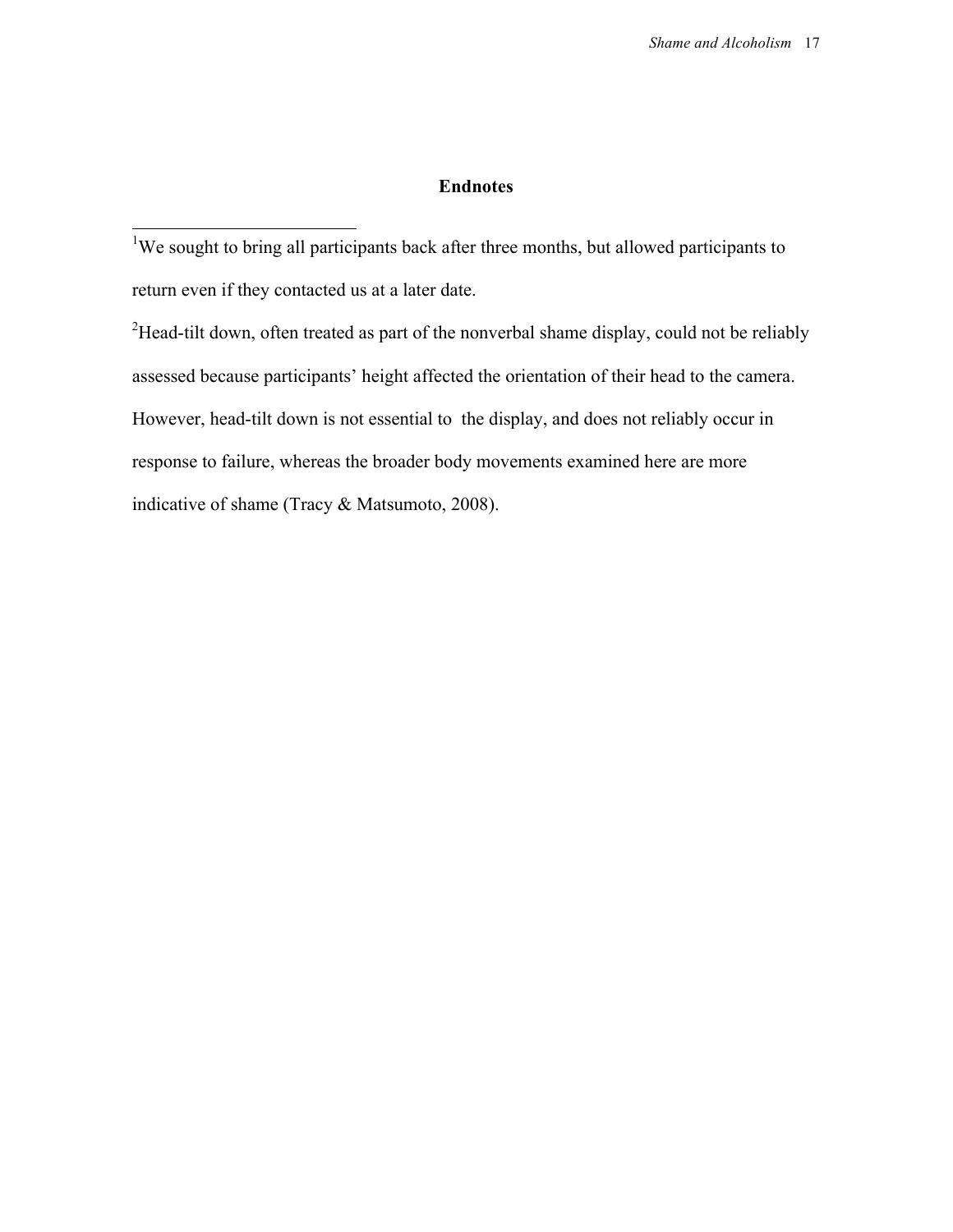#### **REFERENCES**

- Brazier, J., Harper, R., Jones, N., O'cathain, A., Thomas, K., Usherwood, T., et al. (1992). Validating the SF-36 health survey questionnaire: new outcome measure for primary care. *British Medical Journal, 305*(6846), 160-164.
- de Hooge, I. E., Zeelenberg, M., Breugelmans, S. M. (2011). A functionalist account of shame-induced behavior. *Cognition & Emotion, 25*(5), 939-946.
- Dearing, R. L., Stuewig, J., & Tangney, J. P. (2005). On the importance of distinguishing shame from guilt: Relations to problematic alcohol and drug use. *Addictive behaviors, 30*(7), 1392-1404.
- Derogatis, L. R., & Melisaratos, N. (1983). The brief symptom inventory: an introductory report. *Psychological medicine, 13*(03), 595-605.
- Dickerson, S. S., Mycek, P. J., & Zaldivar, F. (2008). Negative social evaluation, but not mere social presence, elicits cortisol responses to a laboratory stressor task. *Health Psychology, 27*(1), 116-121.
- Else-Quest, N. M., Higgins, A., Allison, C. & Morton, L. C. (2012). Gender differences in self-conscious emotional experience: A meta-analysis. *Psychological Bulletin*
- Evans, R. G., Schill, T. R. & Monroe, S. (1978). The relationship between guilt and quality of drug experiences. *Journal of Clinical Psychology, 34,* 999-1000.
- Foster, J. H., Marshall, E. J., Peters, T. J. (2000). Outcome after in-patient detoxification for alcohol dependence: A naturalistic comparison of 7 versus 28 days stay. *Alcohol & Alcoholism, 35*(6), 580-586.
- Gratz, K. L., Rosenthal, M. Z., Tull, M. T., Lejuez, C., & Gunderson, J. G. (2010). An experimental investigation of emotional reactivity and delayed emotional recovery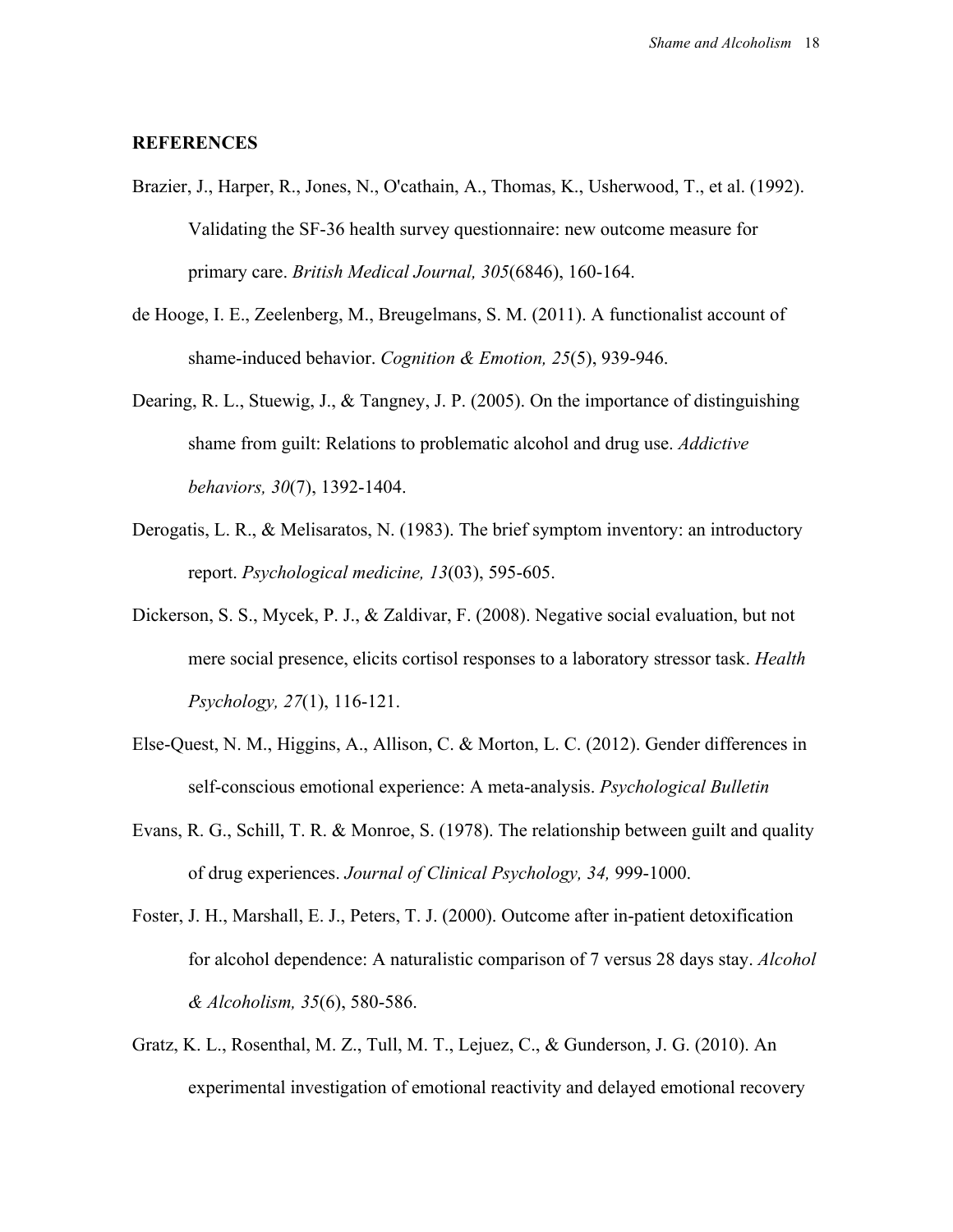in borderline personality disorder: the role of shame. *Comprehensive psychiatry, 51*(3), 275-285.

- Haidt, J. & Keltner, D. (1999). Culture and facial expression: Open-ended methods find more expressions and a gradient of recognition. *Cognition and Emotion, 13*(3), 225- 266.
- Hull, J. G., Young, R. D., & Jouriles, E. (1986). Applications of the self-awareness model of alcohol consumption: Predicting patterns of use and abuse. *Journal of Personality and Social Psychology, 51*(4), 790-796.
- Hunt, W. A., Barnett, L. W., & Branch, L. G. (1971). Relapse rates in addiction programs. *Journal of clinical psychology, 27*(4), 455-456.
- Jacquet, J. (2011). Is shame necessary? In M Brockman, (Ed.), *Future Science: 19 Essays From the Cutting Edge Vintage Press* (pp. 128-140). New York, NY: Vintage Books.
- Jacquet, J., Hauert, C., Pizarro, D., Tracy, J. The Scarlet Internet. (Submitted for review).
- Jacquet J, Hauert C, Traulsen A, Milinski M (2011) Shame and honor drive cooperation. *Biol. Lett.* 7:899-901.
- Kilves, K., Ide, N., De Leo, D. (2011). Marital Breakdown, Shame, and Suicidality in Men: A direct Link? *Suicide and Life-Threatening Behavior, 41*(2), 149-159.
- McHorney, C. A., Ware, J. E., & Raczek, A. E. (1993). The MOS 36-Item Short-Form Health Survey (SF-36): II. Psychometric and clinical tests of validity in measuring physical and mental health constructs. *Medical care, 31*(3), 247-263.
- Marschall, D., Sanftner, J., & Tangney, J. (1994). *The state shame and guilt scale.* Fairfax, VA: George Mason University.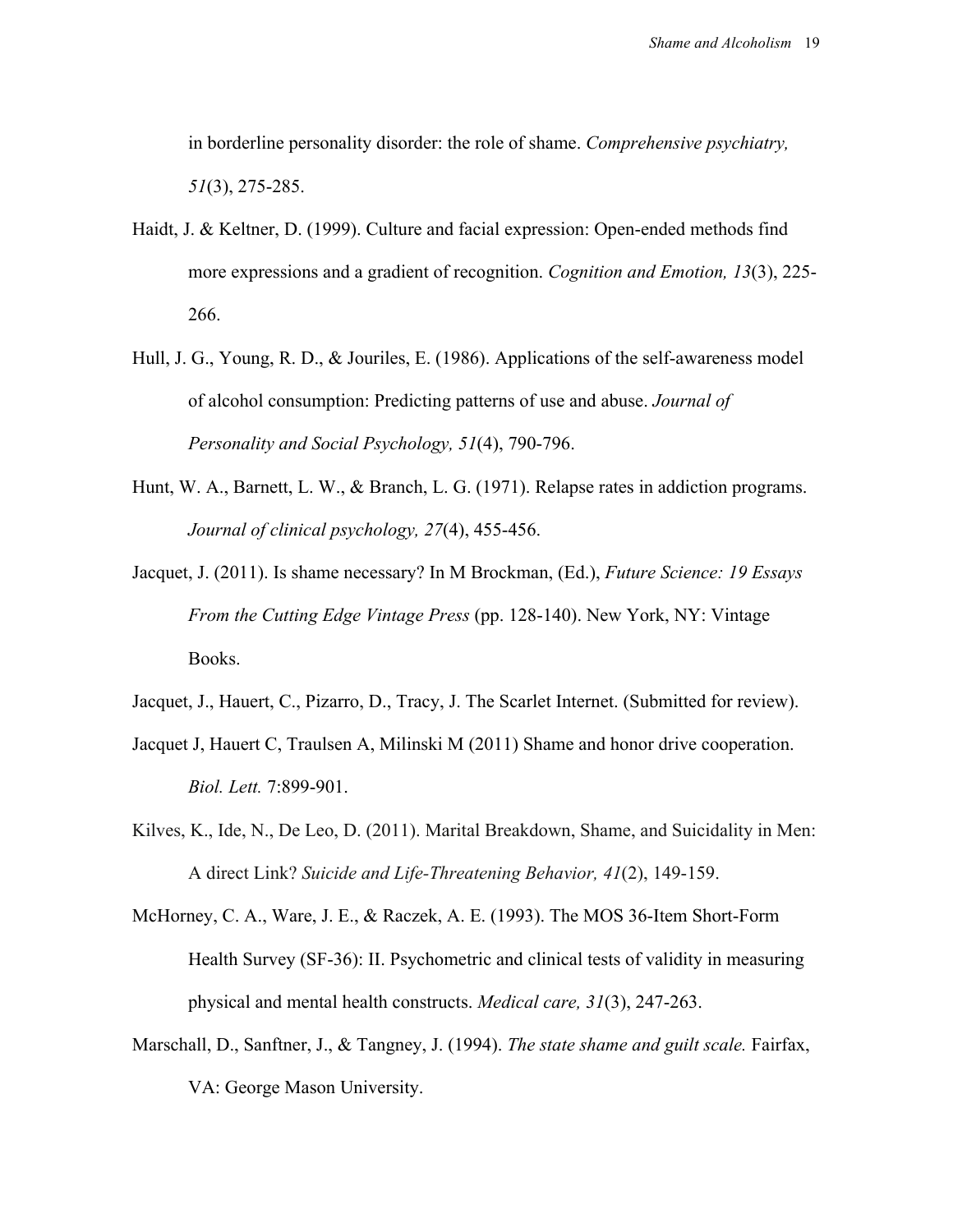- McCrady, B. S., Epstein, E. E., Kahler, C. W. (2004). Alcoholics Anonymous and relapse prevention as maintenance strategies after conjoint behavioral alcohol treatment for men: 18-month outcomes. *Journal of Consulting and Clinical Psychology, 72*(5), 870-878.
- Meehan, W., O'Connor, L. E., Berry, J. W., Weiss, J., Morrison, A., & Acampora, A. (1996). Guilt, shame, and depression in clients in recovery from addiction. *Journal of psychoactive drugs, 28*(2), 125-134.
- Nussbaum, M.C. (2006). *Hiding from humanity: Disgust, shame, and the law.* Princeton, NJ: Princeton University Press.
- Niedenthal, P. M., Tangney, J. P., Gavanski I. (1994). "If only I weren't" versus "If only I hadn't": Distinguishing shame and guilt in counterfactual thinking. *Journal of Personality and Social Psychology, 67*(4), 585-595.
- Skinner, H. A. & Allen, B. A. (1982). Alcohol dependence syndrome: Measurement and validtation. *Journal of Abnormal Psychology, 91*(3), 199-209.
- O'connor, L. E., Berry, J. W., Inaba, D., Weiss, J., Morrison, A. (1994). Shame, guilt, and depression in men and women recovering from addiction. *Journal of Substance Abuse Treatment, 11*(6), 503-510.
- Piersma, H. L., Boes, J. L., & Reaume, W. M. (1994). Unidimensionality of the Brief Symptom Inventory (BSI) in adult and adolescent inpatients. *Journal of Personality Assessment, 63,* 338-344.
- Robins, R. W., Noftle, E. E., & Tracy, J. L. (2007). Assessing self-conscious emotions: A review of self-report and nonverbal measures. In J. L. Tracy, R. W. Robins, & J. P.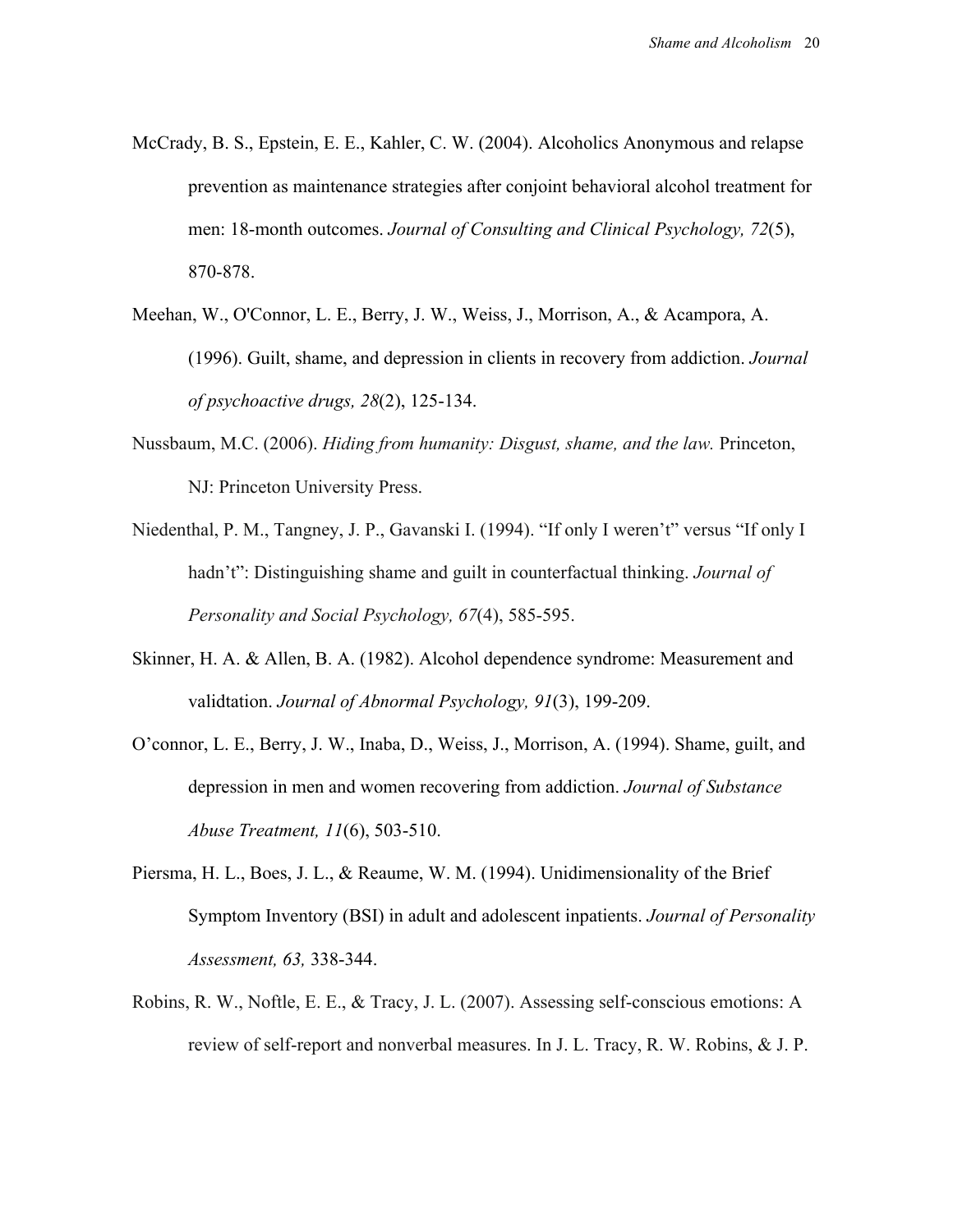Tangney (Eds.), *The self-conscious emotions: Theory and Research* (pp. 463-465)*.* New York, NY: Guilford.

- Rosenberg, M. (1965). *Society and the adolescent self-image.* New Jersey: Princeton University Press.
- Shaver, P. R. & Mikulincer, M. (2005). Attachment theory and research: Resurrection of the psychodynamic approach to personality. *Journal of Research in Personality, 39*(1), 22-45.
- Scheff, T. J. (1988). Shame and conformity: The deference-emotion system. *American Sociological Review*, 395-406.
- Schill, T. & Althoff, M. (1975). Drug experiences, knowledge, and attitudes of high- and low-guilt individuals. *Journal of Consulting and Clinical Psychology*, *43*(1), 106.
- Sobell L.C., & Sobell M.B. (1992). Timeline follow-back a technique for assessing selfreported alcohol consumption, in Litten R, Allen J (eds): *Measuring alcohol consumption: Psychosocial and biochemical methods* (pp. 41-69). Totowa, NJ: The Humana Press Inc.
- Tangney, J. P., Burggraf, S. A., & Wagner, P. (1995). Shame-proneness, guilt-proneness, and psychological symptoms. In Tangney, J. P., & Fischer, K. W. (Eds.), *Selfconscious emotions: The psychology of shame, guilt, embarrassment and pride, (pp.* 343-367). New York, NY: Guilford Press.

Tangney, J. P., & Dearing, R. L. (2002). *Shame and guilt.* New York, NY: Guilford.

Tangney, J. P., Stuewig, J., Mashek, D. & Hastings, M. (2011). Assessing jail inmates' proneness to shame and guilt: Feeling bad about the behavior or the self? *Criminal Justice and Behavior, 38*(7), 710-734.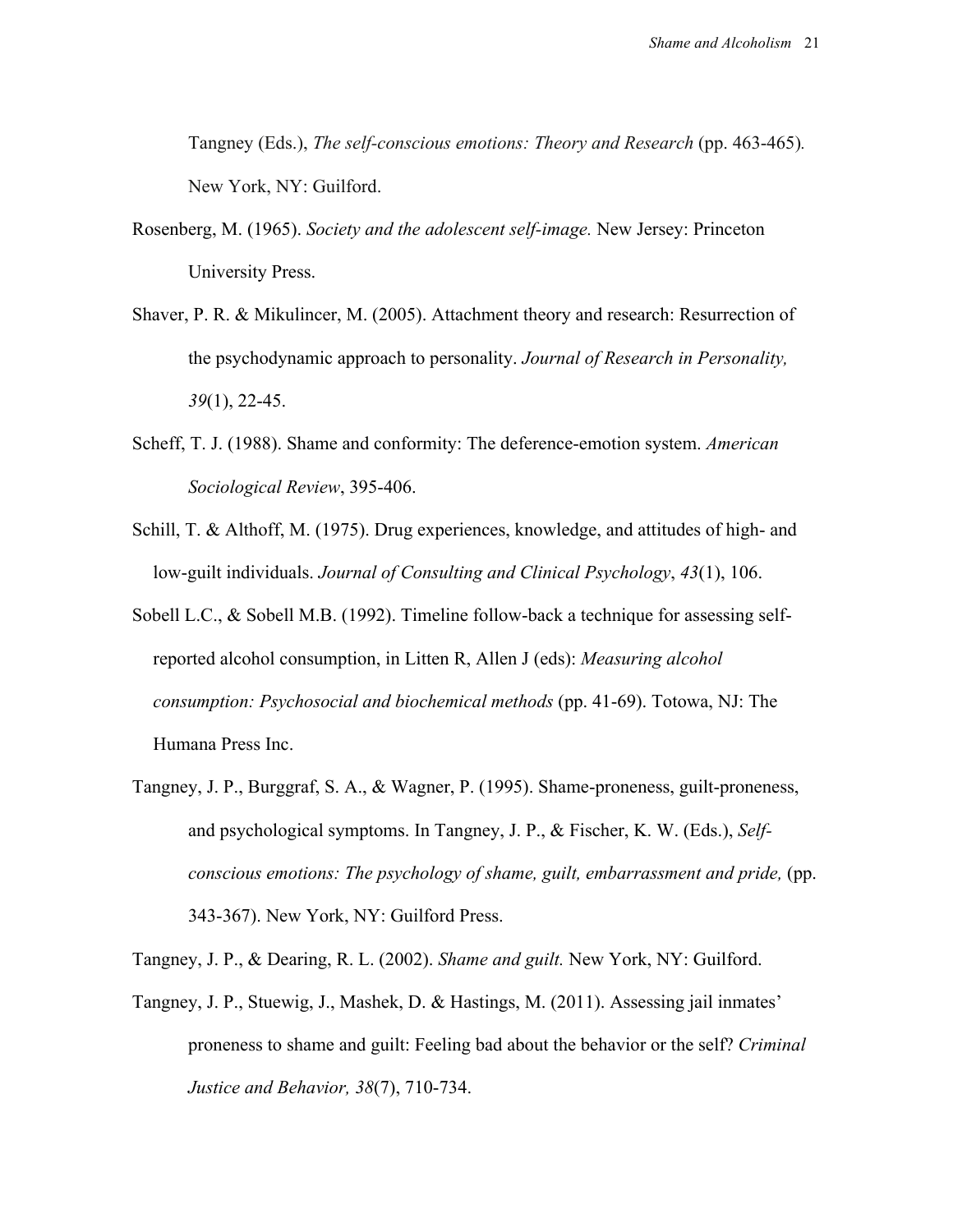- Tangney J. P., & Tracy, J. L. (2012). Self-conscious emotions. In M. Leary, & J. P. Tangney (Eds.), *Handbook of self and identity* (*2nd Edition*, pp. 446-478). Guilford: New York.
- Tangney, J., Wagner, P., & Gramzow, R. (1989). *The Test of Self-Conscious Affect (TOSCA).* Fairfax, VA: George Mason University.
- Tracy, J. L., & Matsumoto, D. (2008). The spontaneous expression of pride and shame: Evidence for biologically innate nonverbal displays. *Proceedings of the National Academy of Sciences, 105*(33), 11655-11660.
- Tracy, J. L., & Robins, R. W. (2004). Putting the self into self-conscious emotions: A theoretical model. *Psychological Inquiry*, *15*(2), 103-125.
- Tracy, J. L., & Robins, R. W. (2006). Appraisal antecedents of shame and guilt: Support for a theoretical model. *Personality and Social Psychology Bulletin, 32*(10), 1339-1351.
- Vander Zee, K. I., Sanderman, R., Heyink, J. W., & de Haes, H. (1996). Psychometric qualities of the RAND 36-Item Health Survey 1.0: a multidimensional measure of general health status. *International Journal of Behavioral Medicine, 3*(2), 104-122.
- Watson, D., Clark, L. A., & Tellegen, A. (1988). Development and validation of brief measures of positive and negative affect: The PANAS scales. *Journal of Personality and Social Psychology, 54*(6), 1063.
- Zammuner, V. L. (1996). Felt emotions, and verbally communicated emotions: The case of pride. *European journal of social psychology, 26*(2), 233-245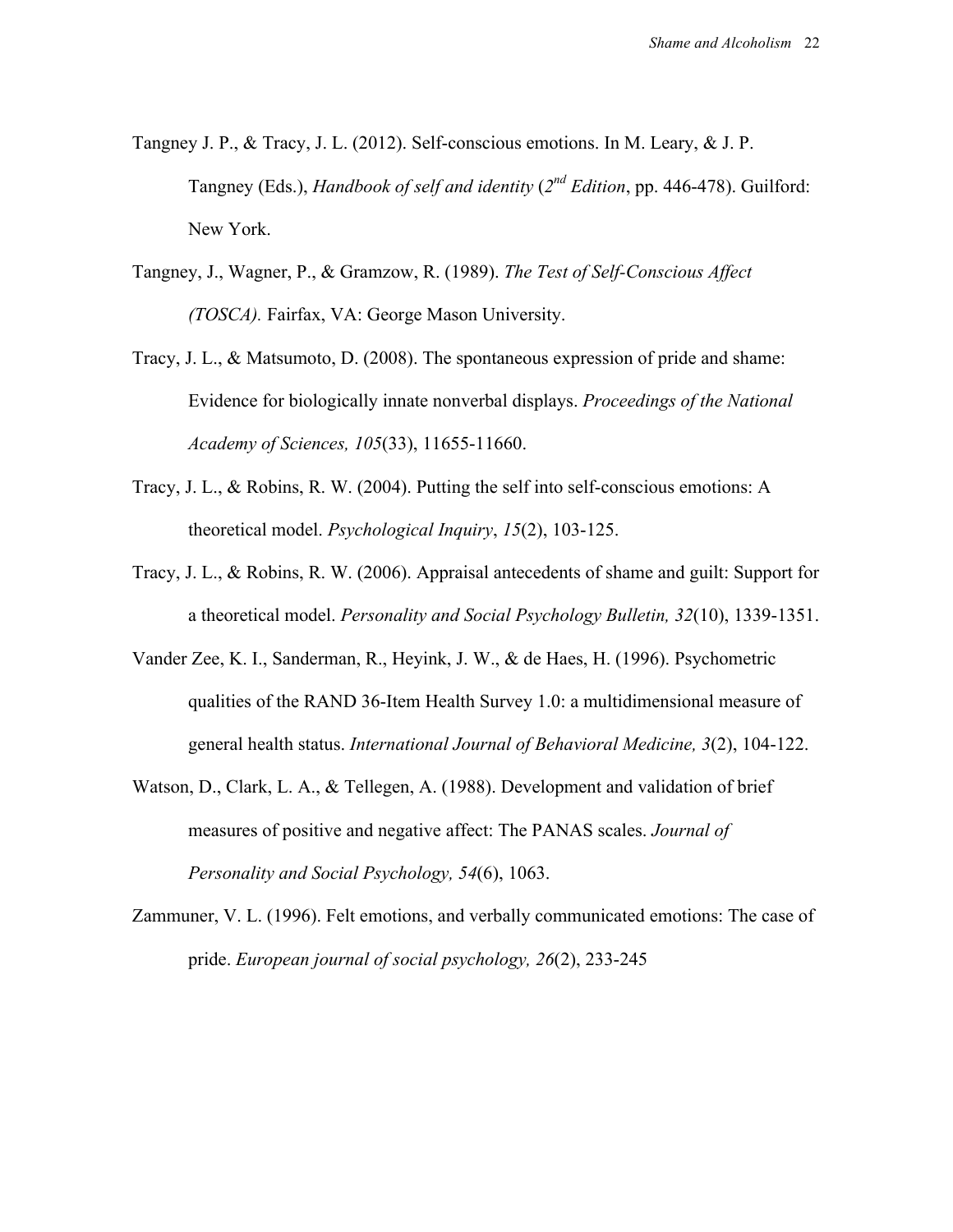$\mathbb{R}^2$ 

## **Table 1.**

Descriptive Statistics (Assessed at Wave 1) for Participants Who Returned, and Those Who Did

|                                                  | Returned for<br>Did not Return |                      | Group<br>Comparison |
|--------------------------------------------------|--------------------------------|----------------------|---------------------|
|                                                  |                                | for Wave 2<br>Wave 2 |                     |
|                                                  | $(n=46)$                       | $(n=59)$             |                     |
| Variable                                         | M(SD)                          | M(SD)                | $p$ -value          |
| Gender (% women)                                 | 61%                            | 56%                  | .64                 |
| Ethnicity (%<br>caucasian)                       | 72%                            | 76%                  | .61                 |
| Education (% with H.S.<br>diploma)               | 80%                            | 63%                  | .06 <sup>†</sup>    |
| Age (years)                                      | 38(9.5)                        | 38(9.7)              | .26                 |
| Length of sobriety prior to<br>Wave 1, in months | 2.6(1.5)                       | 2.5(1.5)             | .57                 |
| Trait shame-proneness                            | 2.95(.56)                      | 2.96(.43)            | .86                 |
| Trait Self-esteem                                | 2.85(1.15)                     | 2.64(1.21)           | .38                 |
| Trait positive affect                            | 3.47(.70)                      | 3.52(.65)            | .72                 |
| Trait negative affect                            | 2.56(.90)                      | 2.95(.81)            | $.03*$              |
| Alcohol dependence                               | 1.93(.38)                      | 1.98(.29)            | .50                 |
| State guilt-free shame                           | $-019$                         | .015                 | .77                 |
| State shame-free guilt                           | $-.003$                        | .002                 | .97                 |
| Mean nonverbal shame<br>display                  | .60(.69)                       | .77(.77)             | .28                 |

Not, for the Wave 2 Assessment

Note. Self-esteem was assessed with the Rosenberg Self-Esteem Scale, trait Positive and Negative Affect were assessed with the Positive and Negative Affect Schedule, trait shame was assessed with the Test of Self-Conscious Affect -Shame scale, and Alcohol Dependence was assessed with the Alcohol Dependence Scale.

\**p*<.05

†*p*<.1